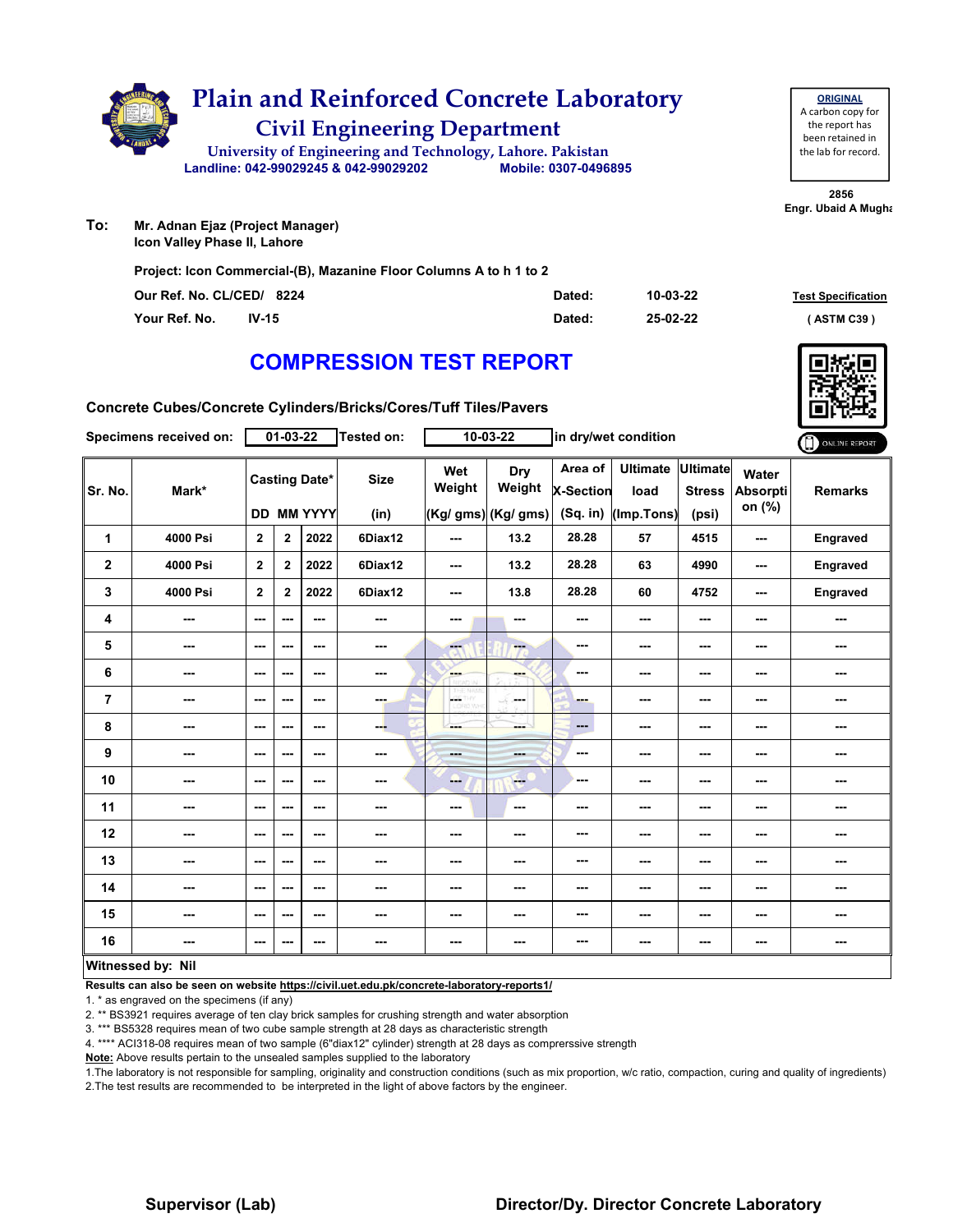

**To: Icon Valley Phase II, Lahore**

**Project: Icon Signature Second Floor (K to n, 1 to 6)**

| Our Ref. No. CL/CED/ 8225 |         | Dated: | 10-03-22 | <b>Test Specification</b> |
|---------------------------|---------|--------|----------|---------------------------|
| Your Ref. No.             | $IV-15$ | Dated: | 25-02-22 | (ASTM C39)                |

### **COMPRESSION TEST REPORT**

**Concrete Cubes/Concrete Cylinders/Bricks/Cores/Tuff Tiles/Pavers**

|                         | Specimens received on:   |                          | 01-03-22 |                                           | Tested on:               |                        | 10-03-22                             |                                    | in dry/wet condition                  |                                           |                                    | ONLINE REPORT       |
|-------------------------|--------------------------|--------------------------|----------|-------------------------------------------|--------------------------|------------------------|--------------------------------------|------------------------------------|---------------------------------------|-------------------------------------------|------------------------------------|---------------------|
| Sr. No.                 | Mark*                    |                          |          | <b>Casting Date*</b><br><b>DD MM YYYY</b> | <b>Size</b><br>(in)      | Wet<br>Weight          | Dry<br>Weight<br>(Kg/ gms) (Kg/ gms) | Area of<br>X-Section<br>$(Sq.$ in) | <b>Ultimate</b><br>load<br>(Imp.Tons) | <b>Ultimate</b><br><b>Stress</b><br>(psi) | Water<br><b>Absorpti</b><br>on (%) | <b>Remarks</b>      |
| 1                       | 4000 Psi                 | 28                       | 1        | 2022                                      | 6Diax12                  | ---                    | 13                                   | 28.28                              | 37                                    | 2931                                      | ---                                | Non Engraved        |
| $\overline{\mathbf{2}}$ | 4000 Psi                 | 28                       | 1        | 2022                                      | 6Diax12                  | ---                    | 13                                   | 28.28                              | 33                                    | 2614                                      | ---                                | Non Engraved        |
| 3                       | 4000 Psi                 | 28                       | 1        | 2022                                      | 6Diax12                  | ---                    | 13                                   | 28.28                              | 44                                    | 3485                                      | ---                                | <b>Non Engraved</b> |
| 4                       | $\sim$ $\sim$            | $- - -$                  | ---      | ---                                       | ---                      | ---                    | ---                                  | ---                                | ---                                   | $--$                                      | ---                                | ---                 |
| 5                       | ---                      | $\sim$ $\sim$            | ---      | ---                                       | ---                      | ---                    | ---                                  | ---                                | ---                                   | ---                                       | ---                                | ---                 |
| 6                       | ---                      | $\overline{\phantom{a}}$ | ---      | $--$                                      | $\overline{\phantom{a}}$ | <b>AMP</b>             | ---                                  | ---                                | ---                                   | ---                                       | ---                                | ---                 |
| $\overline{7}$          | ---                      | $\sim$                   | ---      | ---                                       | ---                      | L.<br>W<br>LIOFED WING | SS.<br><b>Service</b>                | ---                                | ---                                   | ---                                       | ---                                | ---                 |
| 8                       | ---                      | $\overline{\phantom{a}}$ | ---      | $--$                                      | --                       | ---                    | ---                                  | ---                                | ---                                   | ---                                       | ---                                | ---                 |
| $\boldsymbol{9}$        | ---                      | $\cdots$                 | ---      | ---                                       | $\overline{\phantom{a}}$ | $- - -$                | ---                                  | ---                                | ---                                   | ---                                       | ---                                | ---                 |
| 10                      | ---                      | $\sim$                   | ---      | $- - -$                                   | ---                      | --                     | $-1$                                 | ---                                | ---                                   | ---                                       | ---                                | ---                 |
| 11                      | ---                      | $\sim$ $\sim$            | ---      | ---                                       | $\sim$                   | $\sim$                 | ---                                  | ---                                | ---                                   | ---                                       | ---                                | ---                 |
| 12                      | ---                      | $\overline{\phantom{a}}$ | ---      | ---                                       | ---                      | ---                    | ---                                  | ---                                | ---                                   | ---                                       | ---                                | ---                 |
| 13                      | ---                      | $\sim$                   | ---      | ---                                       | ---                      | ---                    | ---                                  | ---                                | ---                                   | ---                                       | ---                                | ---                 |
| 14                      | ---                      | $\overline{\phantom{a}}$ | ---      | ---                                       | ---                      | ---                    | ---                                  | ---                                | ---                                   | ---                                       | ---                                | ---                 |
| 15                      | ---                      | $\sim$ $\sim$            | ---      | $--$                                      | ---                      | ---                    | ---                                  | ---                                | ---                                   | ---                                       | ---                                | ---                 |
| 16                      |                          | $\sim$ $\sim$            | ---      | ---                                       | ---                      | ---                    | ---                                  | ---                                | ---                                   | ---                                       | ---                                | ---                 |
|                         | <b>Witnessed by: Nil</b> |                          |          |                                           |                          |                        |                                      |                                    |                                       |                                           |                                    |                     |

#### **Witnessed by: Nil**

**Results can also be seen on website https://civil.uet.edu.pk/concrete-laboratory-reports1/**

1. \* as engraved on the specimens (if any)

2. \*\* BS3921 requires average of ten clay brick samples for crushing strength and water absorption

3. \*\*\* BS5328 requires mean of two cube sample strength at 28 days as characteristic strength

4. \*\*\*\* ACI318-08 requires mean of two sample (6"diax12" cylinder) strength at 28 days as comprerssive strength

**Note:** Above results pertain to the unsealed samples supplied to the laboratory

1.The laboratory is not responsible for sampling, originality and construction conditions (such as mix proportion, w/c ratio, compaction, curing and quality of ingredients) 2.The test results are recommended to be interpreted in the light of above factors by the engineer.



**2856 Engr. Ubaid A Mugha** the lab for record.

**ORIGINAL** A carbon copy for the report has been retained in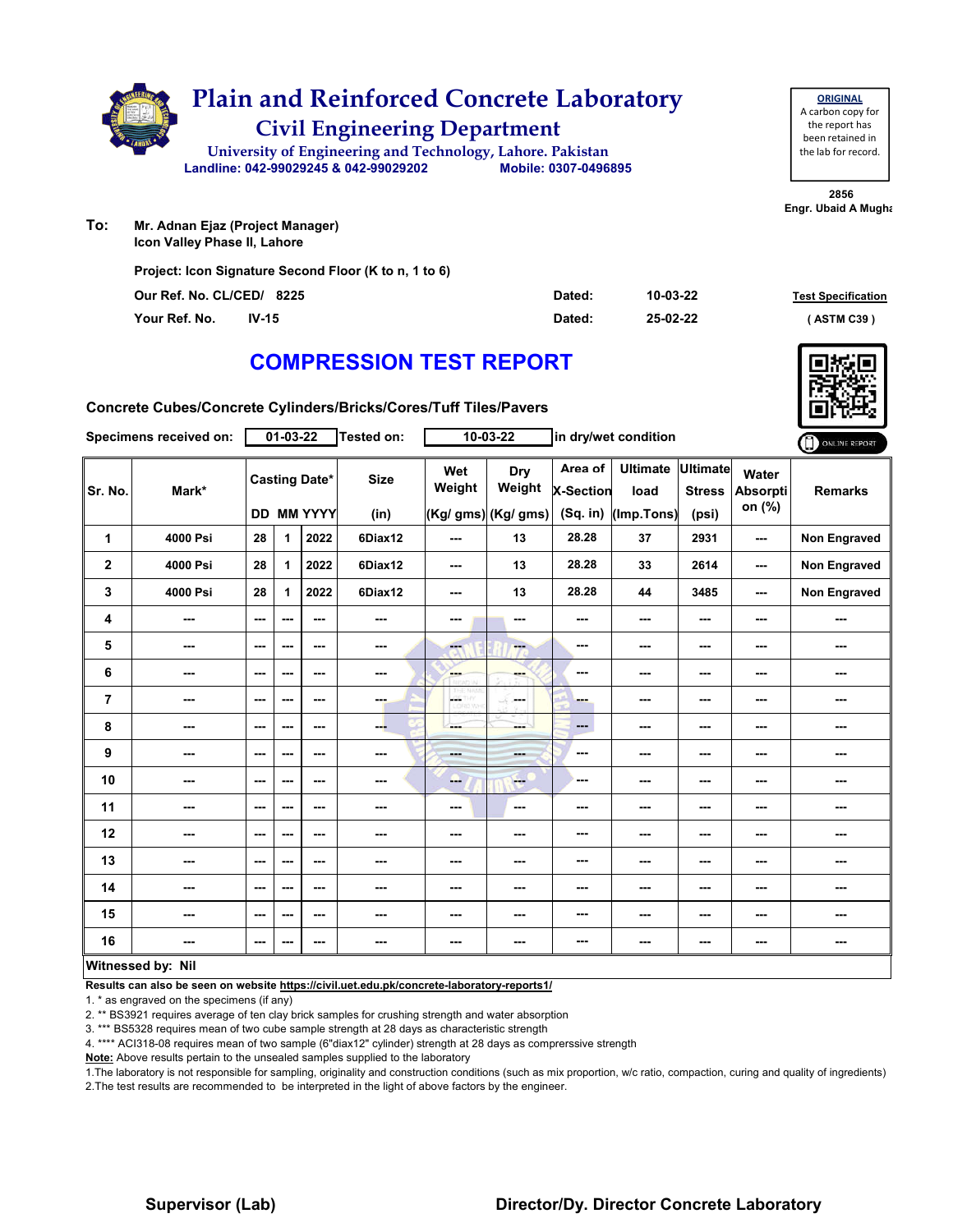

| <b>ORIGINAL</b>     |
|---------------------|
| A carbon copy for   |
| the report has      |
| been retained in    |
| the lab for record. |
|                     |

**2859 Dr.Mazhar Saleem**

**To: Engr. Abdul Qadeer Khan Land Mark Consultants (Pvt) Ltd. Lahore**

| <b>Project: Parkview Apartments</b> |                  |        |          |                           |
|-------------------------------------|------------------|--------|----------|---------------------------|
| Our Ref. No. CL/CED/ 8226           |                  | Dated: | 10-03-22 | <b>Test Specification</b> |
| Your Ref. No.                       | CIV/172/01032022 | Dated: | 01-03-22 | (ASTM C39)                |

### **COMPRESSION TEST REPORT**

**Concrete Cubes/Concrete Cylinders/Bricks/Cores/Tuff Tiles/Pavers**

|                | Specimens received on:   |                          | $01 - 03 - 22$ |                                           | <b>Tested on:</b>   |               | 09-03-22                                    |                                           | in dry/wet condition                  |                                           |                                    | ONLINE REPORT  |
|----------------|--------------------------|--------------------------|----------------|-------------------------------------------|---------------------|---------------|---------------------------------------------|-------------------------------------------|---------------------------------------|-------------------------------------------|------------------------------------|----------------|
| Sr. No.        | Mark*                    |                          |                | <b>Casting Date*</b><br><b>DD MM YYYY</b> | <b>Size</b><br>(in) | Wet<br>Weight | <b>Dry</b><br>Weight<br>(Kg/ gms) (Kg/ gms) | Area of<br><b>X-Section</b><br>$(Sq.$ in) | <b>Ultimate</b><br>load<br>(Imp.Tons) | <b>Ultimate</b><br><b>Stress</b><br>(psi) | Water<br><b>Absorpti</b><br>on (%) | <b>Remarks</b> |
| 1              | $\overline{\phantom{a}}$ | 21                       | 2              | 2022                                      | 6Diax12             | ---           | 13.2                                        | 28.28                                     | 69                                    | 5465                                      | ---                                | Engraved       |
| $\mathbf 2$    | $\overline{\phantom{a}}$ | 21                       | $\overline{2}$ | 2022                                      | 6Diax12             | $--$          | 13.8                                        | 28.28                                     | 49                                    | 3881                                      | ---                                | Engraved       |
| 3              | ---                      | 21                       | $\overline{2}$ | 2022                                      | 6Diax12             | ---           | 13.8                                        | 28.28                                     | 49                                    | 3881                                      | ---                                | Engraved       |
| 4              | ---                      | $\overline{\phantom{a}}$ | ---            | $\sim$ $\sim$                             | $\sim$              | ---           | ---                                         | ---                                       | ---                                   | ---                                       |                                    | ---            |
| 5              | $\overline{\phantom{a}}$ | $\overline{\phantom{a}}$ | ---            | $\sim$ $\sim$                             | $\sim$              | <b>A</b>      | ---                                         | $\sim$                                    | ---                                   | ---                                       | ---                                | ---            |
| 6              | ---                      | $\overline{\phantom{a}}$ | ---            | $- - -$                                   | $\sim$              | ---           | ---                                         | ---                                       | ---                                   | ---                                       | ---                                | ---            |
| $\overline{7}$ | $\overline{\phantom{a}}$ | $\sim$                   | ---            | $\sim$ $\sim$                             | $-1$                | LGC.<br>D.Wro | and a<br>a S                                | ---                                       | ---                                   | ---                                       | ---                                | ---            |
| 8              | ---                      | ---                      | ---            | ---                                       | ---                 | ---           | mente del                                   | $\qquad \qquad \cdots$                    | ---                                   | ---                                       |                                    | ---            |
| 9              | ---                      | $\sim$                   | ---            | $\sim$ $\sim$                             | $\sim$              | ---           | ---                                         | $-$                                       | ---                                   | ---                                       | ---                                | ---            |
| 10             | $- - -$                  | $\sim$ $\sim$            | ---            | $\sim$ $\sim$                             | $\sim$ $\sim$       | ---           | <b>Free</b>                                 | ---                                       | ---                                   | $\overline{\phantom{a}}$                  | ---                                | ---            |
| 11             | $\overline{\phantom{a}}$ | $--$                     | ---            | $\overline{\phantom{a}}$                  | ---                 | ---           | $\overline{\phantom{a}}$                    | ---                                       | ---                                   | ---                                       | ---                                | ---            |
| 12             | ---                      | ---                      | ---            | $\overline{\phantom{a}}$                  | ---                 | ---           | ---                                         | ---                                       | ---                                   | ---                                       | ---                                | ---            |
| 13             | ---                      | $\sim$                   | ---            | ---                                       | $\sim$              | $\cdots$      | ---                                         | ---                                       | ---                                   | ---                                       | ---                                | ---            |
| 14             | ---                      | $\sim$ $\sim$            | ---            | $\sim$ $\sim$                             | $\sim$ $\sim$       | ---           | ---                                         | ---                                       | ---                                   | ---                                       | ---                                | ---            |
| 15             | ---                      | $--$                     | ---            | $\overline{\phantom{a}}$                  | $\sim$              | ---           | ---                                         | ---                                       | ---                                   | ---                                       | ---                                | ---            |
| 16             | $\overline{\phantom{a}}$ | $\sim$                   | ---            | ---                                       | $\sim$              | ---           | ---                                         | ---                                       | ---                                   | ---                                       | ---                                | ---            |
|                | Witnessed by: Nil        |                          |                |                                           |                     |               |                                             |                                           |                                       |                                           |                                    |                |

### **Results can also be seen on website https://civil.uet.edu.pk/concrete-laboratory-reports1/**

1. \* as engraved on the specimens (if any)

2. \*\* BS3921 requires average of ten clay brick samples for crushing strength and water absorption

3. \*\*\* BS5328 requires mean of two cube sample strength at 28 days as characteristic strength

4. \*\*\*\* ACI318-08 requires mean of two sample (6"diax12" cylinder) strength at 28 days as comprerssive strength

**Note:** Above results pertain to the unsealed samples supplied to the laboratory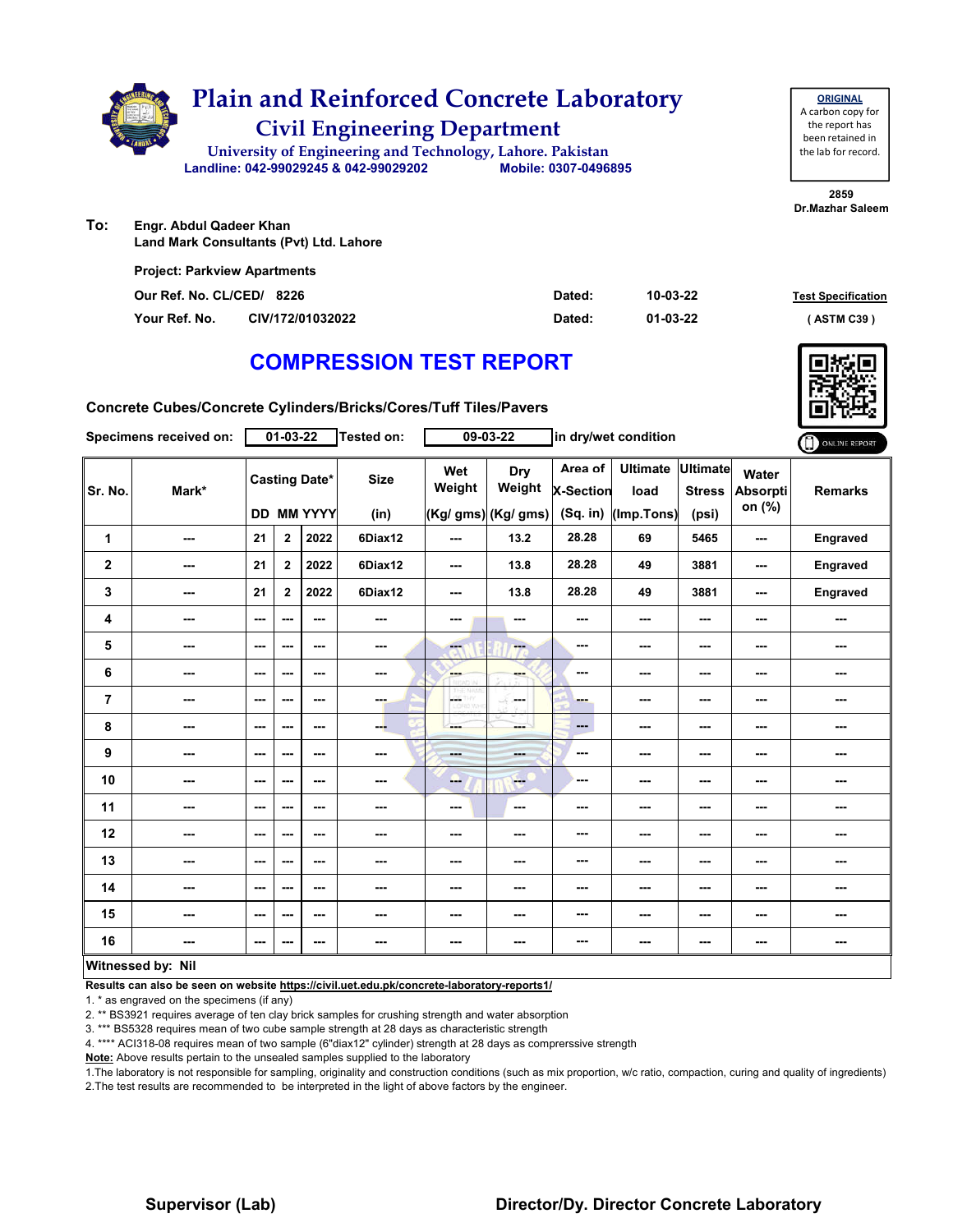

**ORIGINAL** A carbon copy for the report has been retained in the lab for record.

> **2861 Dr. Mazhar**

**To: Mr. Muhammad Shammas Iqbal (Resident Engineer) Sialkot Tannery Association (Guarantee) Limited, Sialkot**

**Project: Construction of Common Effluent Treatment Plant for Sialkot Tannery Zone**

| Our Ref. No. CL/CED/ 8227 |     | Dated: | 10-03-22 | <b>Test Specification</b> |
|---------------------------|-----|--------|----------|---------------------------|
| Your Ref. No.             | Nil | Dated: | 01-03-22 | (ASTM C39)                |

### **COMPRESSION TEST REPORT**

**Concrete Cubes/Concrete Cylinders/Bricks/Cores/Tuff Tiles/Pavers**

|                         | Specimens received on:     |                          | 01-03-22 |                                           | Tested on:               |                      | $10 - 03 - 22$                       |                                         | in dry/wet condition                  |                                           |                                    | ONLINE REPORT  |
|-------------------------|----------------------------|--------------------------|----------|-------------------------------------------|--------------------------|----------------------|--------------------------------------|-----------------------------------------|---------------------------------------|-------------------------------------------|------------------------------------|----------------|
| Sr. No.                 | Mark*                      |                          |          | <b>Casting Date*</b><br><b>DD MM YYYY</b> | <b>Size</b><br>(in)      | Wet<br>Weight        | Dry<br>Weight<br>(Kg/ gms) (Kg/ gms) | Area of<br><b>X-Section</b><br>(Sq. in) | <b>Ultimate</b><br>load<br>(Imp.Tons) | <b>Ultimate</b><br><b>Stress</b><br>(psi) | Water<br><b>Absorpti</b><br>on (%) | <b>Remarks</b> |
| 1                       | <b>Class B</b><br>4000 psi | 18                       | 1        | 2022                                      | 6Diax12                  | ---                  | 14                                   | 28.28                                   | 81                                    | 6416                                      | ---                                | Engraved       |
| $\overline{\mathbf{2}}$ | <b>Class B</b><br>4000 psi | 18                       | 1        | 2022                                      | 6Diax12                  | ---                  | 14                                   | 28.28                                   | 84                                    | 6653                                      | ---                                | Engraved       |
| 3                       | <b>Class B</b><br>4000 psi | 21                       | 1        | 2022                                      | 6Diax12                  | ---                  | 14                                   | 28.28                                   | 88                                    | 6970                                      | ---                                | Engraved       |
| 4                       | ---                        | $-$                      | ---      | ---                                       | ---                      | ---                  | ---                                  | ---                                     | ---                                   | ---                                       | ---                                | ---            |
| 5                       | ---                        | $\sim$ $\sim$            | ---      | $- - -$                                   | $\overline{\phantom{a}}$ | men.                 | ---                                  | ---                                     | ---                                   | ---                                       | ---                                | ---            |
| $\bf 6$                 | ---                        | $\sim$ $\sim$            | ---      | ---                                       | ---                      | <b>Barnet</b>        | ---                                  | ---                                     | ---                                   | ---                                       | ---                                | ---            |
| $\overline{7}$          | ---                        | $\overline{\phantom{a}}$ | ---      | ---                                       | ---                      | L.<br>HY.<br>LORD WH | ---                                  | ---                                     | ---                                   | ---                                       | ---                                | ---            |
| 8                       | ---                        | $\sim$ $\sim$            | ---      | $--$                                      | ---                      | ---                  | ---                                  | $\qquad \qquad \cdots$                  | ---                                   | ---                                       | ---                                | ---            |
| 9                       | ---                        | $\overline{\phantom{a}}$ | ---      | ---                                       | ---                      | <b>Basic</b>         | ---                                  | ---                                     | ---                                   | ---                                       | ---                                | ---            |
| 10                      | ---                        | $\overline{\phantom{a}}$ | ---      | ---                                       | ---                      | ---                  | $-1$                                 | ---                                     | ---                                   | ---                                       | ---                                | ---            |
| 11                      | ---                        | $\overline{\phantom{a}}$ | ---      | ---                                       | ---                      | ---                  | $\sim$                               | ---                                     | ---                                   | ---                                       | ---                                | ---            |
| 12                      | ---                        | $\sim$ $\sim$            | ---      | ---                                       | ---                      | ---                  | ---                                  | ---                                     | ---                                   | ---                                       | ---                                | ---            |
| 13                      | ---                        | $--$                     | ---      | ---                                       | ---                      | ---                  | ---                                  | ---                                     | ---                                   | ---                                       | ---                                | ---            |
| 14                      | ---                        | $-$                      | ---      | ---                                       | ---                      | ---                  | ---                                  | ---                                     | ---                                   | ---                                       | ---                                | ---            |
| 15                      | ---                        | $-$                      | ---      | ---                                       | ---                      | ---                  | ---                                  | ---                                     | ---                                   | ---                                       | ---                                | ---            |
| 16                      | ---                        | $\qquad \qquad \cdots$   | ---      | ---                                       | ---                      | ---                  | ---                                  | ---                                     | ---                                   | ---                                       | ---                                | ---            |
|                         | Witnessed by: Nil          |                          |          |                                           |                          |                      |                                      |                                         |                                       |                                           |                                    |                |

#### **Witnessed by: Nil**

**Results can also be seen on website https://civil.uet.edu.pk/concrete-laboratory-reports1/**

1. \* as engraved on the specimens (if any)

2. \*\* BS3921 requires average of ten clay brick samples for crushing strength and water absorption

3. \*\*\* BS5328 requires mean of two cube sample strength at 28 days as characteristic strength

4. \*\*\*\* ACI318-08 requires mean of two sample (6"diax12" cylinder) strength at 28 days as comprerssive strength

**Note:** Above results pertain to the unsealed samples supplied to the laboratory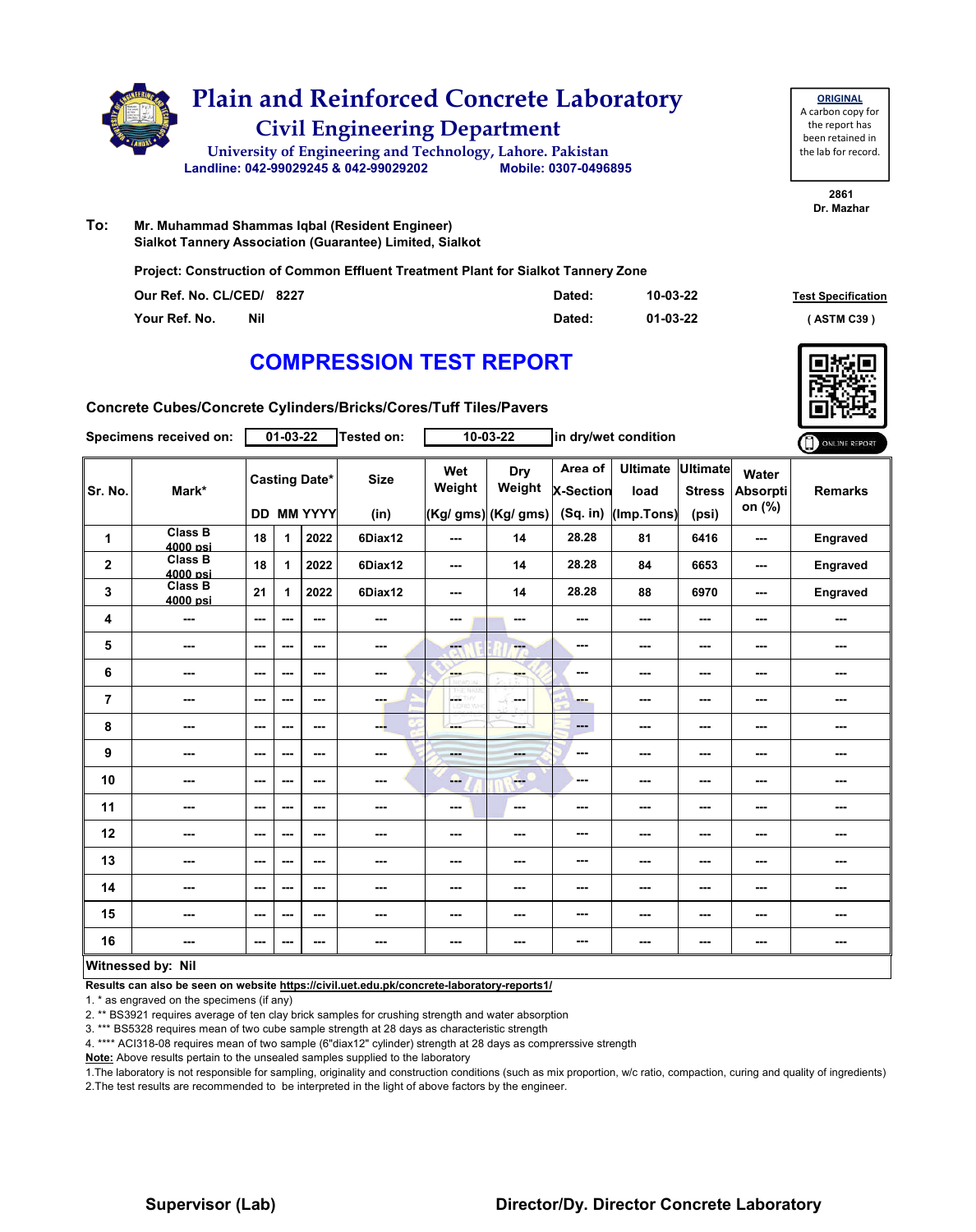|     | <b>Plain and Reinforced Concrete Laboratory</b><br><b>Civil Engineering Department</b>              |                      |  |
|-----|-----------------------------------------------------------------------------------------------------|----------------------|--|
|     | University of Engineering and Technology, Lahore. Pakistan<br>Landline: 042-99029245 & 042-99029202 | Mobile: 0307-0496895 |  |
| To: | Mr. Muhammad Azeem (Operation Manager)<br>Amer Adnan Associates, Lahore                             |                      |  |

**Project: Hotel Building at 24-A Block E / 2 at Gulberg III Lahore**

| Our Ref. No. CL/CED/ 8228 |               | Dated: | 10-03-22 | <b>Test Specification</b> |
|---------------------------|---------------|--------|----------|---------------------------|
| Your Ref. No.             | AAA/24A./0070 | Dated: | 02-02-22 | <b>ASTM C39</b> '         |

**2864 Dr. Aqsa**

**ORIGINAL** A carbon copy for the report has been retained in the lab for record.

### **COMPRESSION TEST REPORT**

**Concrete Cubes/Concrete Cylinders/Bricks/Cores/Tuff Tiles/Pavers**

|                | Specimens received on: |                          | $02 - 03 - 22$ |                                           | Tested on:               |                         | 08-03-22                             | in dry/wet condition                      |                                       |                                           |                                    | ONLINE REPORT       |
|----------------|------------------------|--------------------------|----------------|-------------------------------------------|--------------------------|-------------------------|--------------------------------------|-------------------------------------------|---------------------------------------|-------------------------------------------|------------------------------------|---------------------|
| Sr. No.        | Mark*                  |                          |                | <b>Casting Date*</b><br><b>DD MM YYYY</b> | <b>Size</b><br>(in)      | Wet<br>Weight           | Dry<br>Weight<br>(Kg/ gms) (Kg/ gms) | Area of<br><b>X-Section</b><br>$(Sq.$ in) | <b>Ultimate</b><br>load<br>(Imp.Tons) | <b>Ultimate</b><br><b>Stress</b><br>(psi) | Water<br><b>Absorpti</b><br>on (%) | <b>Remarks</b>      |
| 1              | 5000 Psi               | 22                       | $\mathbf{2}$   | 2022                                      | 6Diax12                  | ---                     | 13.4                                 | 28.28                                     | 35                                    | 2772                                      | ---                                | <b>Non Engraved</b> |
| $\mathbf 2$    | 5000 Psi               | 22                       | $\overline{2}$ | 2022                                      | 6Diax12                  | $-$                     | 13                                   | 28.28                                     | 36                                    | 2851                                      | ---                                | Non Engraved        |
| 3              | ---                    | $\qquad \qquad \cdots$   | ---            | ---                                       | $\overline{\phantom{a}}$ | ---                     | ---                                  | ---                                       | ---                                   | ---                                       | ---                                | ---                 |
| 4              | ---                    | $\sim$ $\sim$            | ---            | ---                                       | $\overline{\phantom{a}}$ | ---                     | $\sim$                               | ---                                       | ---                                   | ---                                       | ---                                | ---                 |
| 5              | ---                    | $\sim$                   | ---            | ---                                       | $\overline{\phantom{a}}$ | $\overline{\mathbf{a}}$ | ---                                  | ---                                       | ---                                   | ---                                       | ---                                | ---                 |
| 6              | ---                    | $\sim$ $\sim$            | ---            | ---                                       | $\sim$                   | <b>SHOP</b>             | ---                                  | ---                                       | ---                                   | ---                                       | ---                                | ---                 |
| $\overline{7}$ | ---                    | $\overline{\phantom{a}}$ | ---            | $--$                                      | ---                      | OETHY                   | ---                                  | ---                                       | ---                                   | ---                                       | ---                                | ---                 |
| 8              | ---                    | $\qquad \qquad \cdots$   | ---            | ---                                       | ---                      | ---                     | ---                                  | ---                                       | ---                                   | $--$                                      | ---                                | ---                 |
| 9              | ---                    | $\sim$ $\sim$            | ---            | ---                                       | $\frac{1}{2}$            | ---                     | ---                                  | ---                                       | ---                                   | ---                                       | ---                                | ---                 |
| 10             | ---                    | $\sim$                   | ---            | ---                                       | ---                      | --                      | ---                                  | ---                                       | ---                                   | $--$                                      | ---                                | ---                 |
| 11             | ---                    | $\sim$                   | ---            | ---                                       | ---                      | ---                     | $\sim$                               | ---                                       | ---                                   | ---                                       | ---                                | ---                 |
| 12             | ---                    | $\sim$ $\sim$            | ---            | ---                                       | ---                      | ---                     | ---                                  | ---                                       | ---                                   | ---                                       | ---                                | ---                 |
| 13             | ---                    | $\overline{\phantom{a}}$ | ---            | ---                                       | ---                      | ---                     | ---                                  | ---                                       | ---                                   | ---                                       | ---                                | ---                 |
| 14             | ---                    | $\overline{\phantom{a}}$ | ---            | ---                                       | ---                      | ---                     | ---                                  | ---                                       | ---                                   | ---                                       | ---                                | ---                 |
| 15             | ---                    | $\overline{\phantom{a}}$ | ---            | ---                                       | ---                      | ---                     | ---                                  | ---                                       | ---                                   | ---                                       | ---                                | ---                 |
| 16             | ---                    | $\sim$                   | ---            | $\overline{\phantom{a}}$                  | ---                      | $\sim$                  | ---                                  | ---                                       | ---                                   | ---                                       | ---                                | ---                 |
|                | Witnessed by: Nil      |                          |                |                                           |                          |                         |                                      |                                           |                                       |                                           |                                    |                     |

#### **Witnessed by: Nil**

**Results can also be seen on website https://civil.uet.edu.pk/concrete-laboratory-reports1/**

1. \* as engraved on the specimens (if any)

2. \*\* BS3921 requires average of ten clay brick samples for crushing strength and water absorption

3. \*\*\* BS5328 requires mean of two cube sample strength at 28 days as characteristic strength

4. \*\*\*\* ACI318-08 requires mean of two sample (6"diax12" cylinder) strength at 28 days as comprerssive strength

**Note:** Above results pertain to the unsealed samples supplied to the laboratory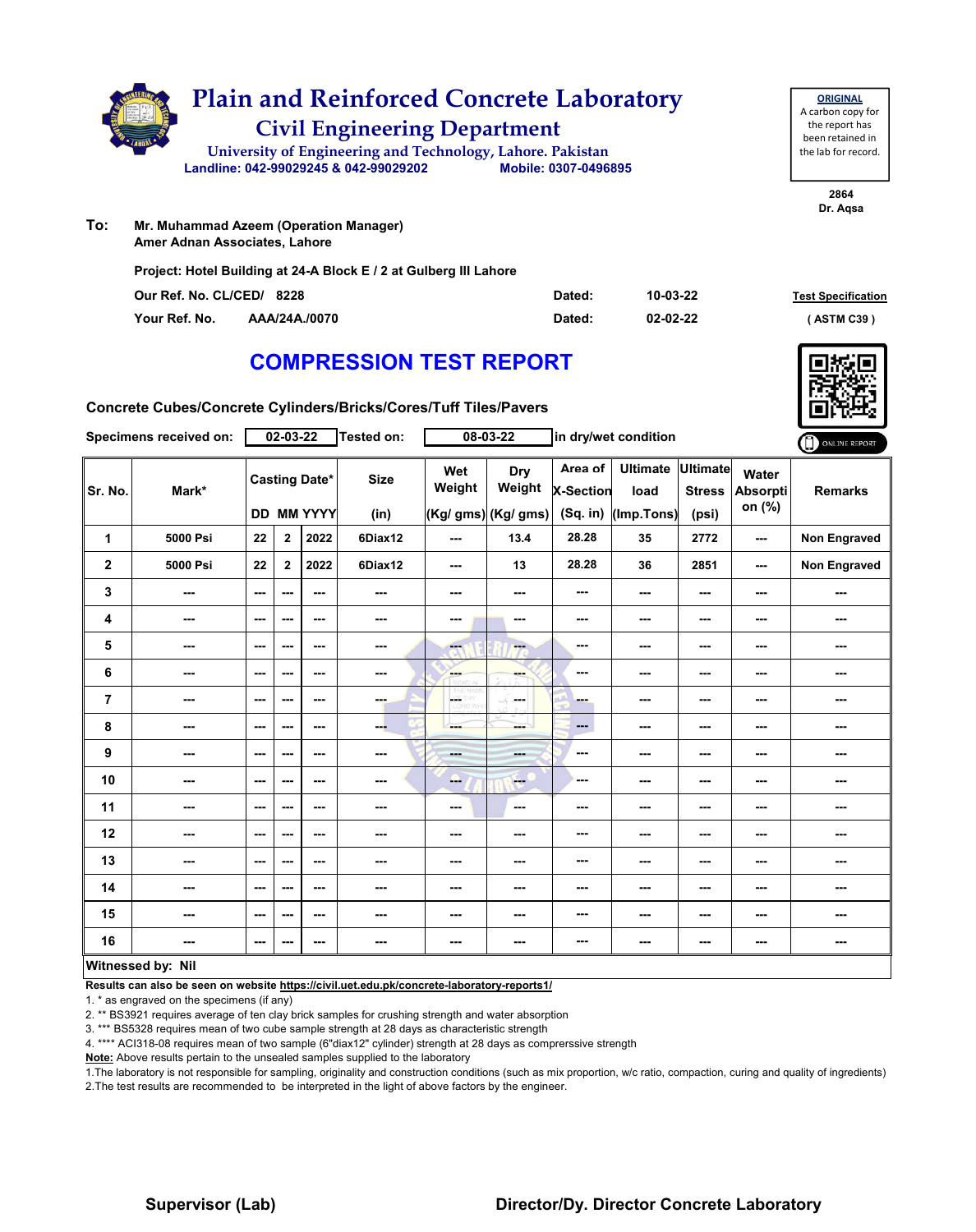

**Project: Construction of ABL Branch at Jubilee Town, Lahore**

| Our Ref. No. CL/CED/ 8229 |                    | Dated: | 10-03-22 | <b>Test Specification</b> |
|---------------------------|--------------------|--------|----------|---------------------------|
| Your Ref. No.             | ICL/ABL/JT/0322/03 | Dated: | 02-03-22 | ASTM C39 '                |

### **COMPRESSION TEST REPORT**

**Concrete Cubes/Concrete Cylinders/Bricks/Cores/Tuff Tiles/Pavers**

|                | Specimens received on:   |                          | $02 - 03 - 22$ |                                           | Tested on:          |                         | 09-03-22                             | in dry/wet condition                      |                                       |                                           | ONLINE REPORT                      |                     |
|----------------|--------------------------|--------------------------|----------------|-------------------------------------------|---------------------|-------------------------|--------------------------------------|-------------------------------------------|---------------------------------------|-------------------------------------------|------------------------------------|---------------------|
| Sr. No.        | Mark*                    |                          |                | <b>Casting Date*</b><br><b>DD MM YYYY</b> | <b>Size</b><br>(in) | Wet<br>Weight           | Dry<br>Weight<br>(Kg/ gms) (Kg/ gms) | Area of<br><b>X-Section</b><br>$(Sq.$ in) | <b>Ultimate</b><br>load<br>(Imp.Tons) | <b>Ultimate</b><br><b>Stress</b><br>(psi) | Water<br><b>Absorpti</b><br>on (%) | <b>Remarks</b>      |
| 1              | ---                      | 26                       | 1              | 2022                                      | 6Diax12             | ---                     | 13.6                                 | 28.28                                     | 79                                    | 6257                                      | ---                                | <b>Non Engraved</b> |
| $\mathbf 2$    | $\overline{\phantom{a}}$ | 26                       | 1              | 2022                                      | 6Diax12             | $--$                    | 13                                   | 28.28                                     | 55                                    | 4356                                      | ---                                | <b>Non Engraved</b> |
| 3              | ---                      | 26                       | 1              | 2022                                      | 6Diax12             | $--$                    | 13                                   | 28.28                                     | 47                                    | 3723                                      | ---                                | <b>Non Engraved</b> |
| 4              | ---                      | ---                      | ---            | ---                                       | ---                 | ---                     | $\overline{\phantom{a}}$             | ---                                       | ---                                   | ---                                       | ---                                | ---                 |
| 5              | $\overline{\phantom{a}}$ | $\overline{\phantom{a}}$ | ---            | $\sim$ $\sim$                             | $\sim$              | $\overline{\mathbf{x}}$ | $-$                                  | ---                                       | ---                                   | ---                                       | ---                                | ---                 |
| 6              | ---                      | $--$                     | ---            | ---                                       | ---                 | ene.<br>barars)         | ---                                  | ---                                       | ---                                   | ---                                       | ---                                | ---                 |
| $\overline{7}$ | ---                      | $\sim$ $\sim$            | ---            | $\sim$ $\sim$                             | ---                 | CE THY                  | la sua                               | ---                                       | ---                                   | ---                                       | ---                                | ---                 |
| 8              | $\overline{\phantom{a}}$ | $\overline{\phantom{a}}$ | ---            | $\sim$ $\sim$                             | --                  | ---                     | ---                                  | $\qquad \qquad \cdots$                    | ---                                   | $\overline{\phantom{a}}$                  | ---                                | ---                 |
| 9              | $\overline{\phantom{a}}$ | $--$                     | ---            | $\overline{\phantom{a}}$                  | $\sim$              | ---                     | ---                                  | ---                                       | ---                                   | ---                                       | ---                                | ---                 |
| 10             | ---                      | $\overline{\phantom{a}}$ | ---            | $\overline{\phantom{a}}$                  | ---                 | щ.                      | $-$                                  | ---                                       | ---                                   | ---                                       |                                    | ---                 |
| 11             | $\sim$                   | $\sim$                   | ---            | $- - -$                                   | $- - -$             | $--$                    | $\sim$ $\sim$                        | ---                                       | ---                                   | $\overline{\phantom{a}}$                  | ---                                | ---                 |
| 12             | $\overline{\phantom{a}}$ | $--$                     | ---            | $\sim$                                    | ---                 | ---                     | ---                                  | ---                                       | ---                                   | ---                                       | ---                                | ---                 |
| 13             | ---                      | $--$                     | ---            | ---                                       | ---                 | ---                     | ---                                  | ---                                       | ---                                   | ---                                       |                                    | ---                 |
| 14             | ---                      | $\sim$                   | ---            | $\overline{\phantom{a}}$                  | $\sim$              | ---                     | ---                                  | ---                                       | ---                                   | ---                                       | ---                                | ---                 |
| 15             | ---                      | $\overline{\phantom{a}}$ | ---            | $- - -$                                   | $\sim$              | ---                     | ---                                  | ---                                       | ---                                   | ---                                       | ---                                | ---                 |
| 16             | ---                      | $\sim$                   | ---            | $\sim$ $\sim$                             | $\sim$              | ---                     | ---                                  | ---                                       | ---                                   | $\overline{\phantom{a}}$                  | ---                                | ---                 |
|                | Witnessed by: Nil        |                          |                |                                           |                     |                         |                                      |                                           |                                       |                                           |                                    |                     |

#### **Witnessed by: Nil**

**Results can also be seen on website https://civil.uet.edu.pk/concrete-laboratory-reports1/**

1. \* as engraved on the specimens (if any)

2. \*\* BS3921 requires average of ten clay brick samples for crushing strength and water absorption

3. \*\*\* BS5328 requires mean of two cube sample strength at 28 days as characteristic strength

4. \*\*\*\* ACI318-08 requires mean of two sample (6"diax12" cylinder) strength at 28 days as comprerssive strength

**Note:** Above results pertain to the unsealed samples supplied to the laboratory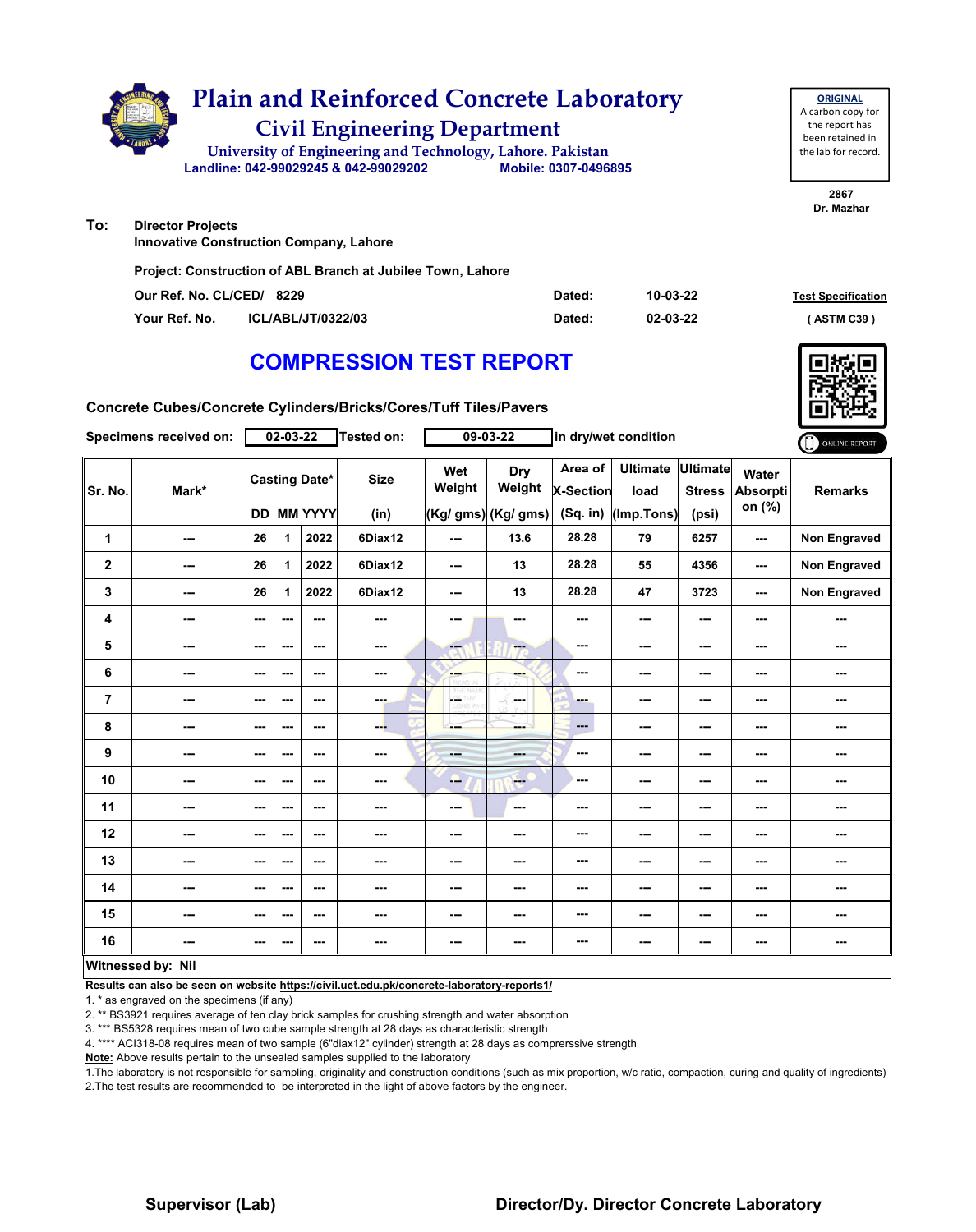|     | <b>Plain and Reinforced Concrete Laboratory</b><br><b>Civil Engineering Department</b><br>University of Engineering and Technology, Lahore. Pakistan<br>Landline: 042-99029245 & 042-99029202<br>Mobile: 0307-0496895 |          | <b>ORIGINAL</b><br>A carbon copy for<br>the report has<br>been retained in<br>the lab for record. |
|-----|-----------------------------------------------------------------------------------------------------------------------------------------------------------------------------------------------------------------------|----------|---------------------------------------------------------------------------------------------------|
|     |                                                                                                                                                                                                                       |          | 2868<br>Dr. Mazhar                                                                                |
| To: | <b>Project Manager</b>                                                                                                                                                                                                |          |                                                                                                   |
|     | Q-Links Property Manament (Pvt). Ltd.                                                                                                                                                                                 |          |                                                                                                   |
|     | Project: Jasmine Grand Mall, Bahria Town Lahore                                                                                                                                                                       |          |                                                                                                   |
|     | Our Ref. No. CL/CED/ 8230<br>Dated:                                                                                                                                                                                   | 10-03-22 | <b>Test Specification</b>                                                                         |

**Your Ref. No. QLC-BO-BH2-2022-03-LTR-01 Dated: ( ASTM C39 )**

**01-03-22**

### **COMPRESSION TEST REPORT**

**Concrete Cubes/Concrete Cylinders/Bricks/Cores/Tuff Tiles/Pavers**

| Specimens received on: |                                                 | 03-03-22               |     |                                           | Tested on:               |                       | 09-03-22                             | in dry/wet condition                      |                                       |                                           |                                    | ONLINE REPORT            |
|------------------------|-------------------------------------------------|------------------------|-----|-------------------------------------------|--------------------------|-----------------------|--------------------------------------|-------------------------------------------|---------------------------------------|-------------------------------------------|------------------------------------|--------------------------|
| Sr. No.                | Mark*                                           |                        |     | <b>Casting Date*</b><br><b>DD MM YYYY</b> | <b>Size</b><br>(in)      | Wet<br>Weight         | Dry<br>Weight<br>(Kg/ gms) (Kg/ gms) | Area of<br><b>X-Section</b><br>$(Sq.$ in) | <b>Ultimate</b><br>load<br>(Imp.Tons) | <b>Ultimate</b><br><b>Stress</b><br>(psi) | Water<br><b>Absorpti</b><br>on (%) | <b>Remarks</b>           |
| 1                      | <b>Ground Floor</b><br>Column (5500 Psi)        | 29                     | 1   | 2022                                      | 6Diax12                  | ---                   | 13.6                                 | 28.28                                     | 62                                    | 4911                                      | ---                                | Engraved                 |
| $\mathbf 2$            | <b>Ground Floor</b><br><b>Column (5500 Psi)</b> | 29                     | 1   | 2022                                      | 6Diax12                  | $--$                  | 13.6                                 | 28.28                                     | 70                                    | 5545                                      | ---                                | Engraved                 |
| 3                      | <b>Basement Slab</b><br>(3000 Psi)              | 29                     | 1   | 2022                                      | 6Diax12                  | ---                   | 13                                   | 28.28                                     | 36                                    | 2851                                      | ---                                | <b>Engraved</b>          |
| 4                      | <b>Basement Slab</b><br>(3000 Psi)              | 29                     | 1   | 2022                                      | 6Diax12                  | $--$                  | 13                                   | 28.28                                     | 35                                    | 2772                                      | ---                                | Engraved                 |
| 5                      | ---                                             | $\qquad \qquad \cdots$ | --- | $\overline{\phantom{a}}$                  | ---                      | ---                   | ---                                  | ---                                       | ---                                   | ---                                       | ---                                | ---                      |
| 6                      | $\sim$ $\sim$                                   | $- - -$                | --- | ---                                       | $- - -$                  | ---<br>stranija       | ---                                  | ---                                       | ---                                   | ---                                       | ---                                | ---                      |
| 7                      | ---                                             | $\sim$ $\sim$          | --- | $\overline{\phantom{a}}$                  | ---                      | $\frac{C_1^2}{C_2^2}$ | ---                                  | ---                                       | ---                                   | ---                                       | ---                                | ---                      |
| 8                      | ---                                             | $\sim$ $\sim$          | --- | $\overline{\phantom{a}}$                  | ---                      | ---                   | mente di                             | ---                                       | ---                                   | ---                                       | ---                                | ---                      |
| 9                      | ---                                             | $\sim$ $\sim$          | --- | ---                                       | $\overline{\phantom{a}}$ | ---                   | ---                                  | ---                                       | ---                                   | ---                                       | ---                                | ---                      |
| 10                     | ---                                             | $\sim$ $\sim$          | --- | ---                                       | ---                      | --                    | $-1$                                 | ---                                       | ---                                   | ---                                       | ---                                | ---                      |
| 11                     | ---                                             | $\sim$                 | --- | ---                                       | ---                      | ---                   | $\sim$                               | ---                                       | ---                                   | ---                                       | ---                                | ---                      |
| 12                     | $- - -$                                         | $\sim$ $\sim$          | --- | $- - -$                                   | ---                      | ---                   | ---                                  | ---                                       | ---                                   | ---                                       | ---                                | ---                      |
| 13                     | ---                                             | $\sim$ $\sim$          | --- | ---                                       | ---                      | ---                   | ---                                  | ---                                       | ---                                   | ---                                       | ---                                | ---                      |
| 14                     | ---                                             | $\sim$ $\sim$          | --- | $\overline{\phantom{a}}$                  | $\overline{\phantom{a}}$ | ---                   | ---                                  | ---                                       | ---                                   | ---                                       | ---                                | ---                      |
| 15                     | ---                                             | $\sim$                 | --- | ---                                       | ---                      | ---                   | ---                                  | ---                                       | ---                                   | ---                                       | ---                                | ---                      |
| 16                     | ---                                             | $\sim$ $\sim$          | --- | $\overline{\phantom{a}}$                  | $\sim$                   | $--$                  | $\cdots$                             | ---                                       | ---                                   | ---                                       | ---                                | $\overline{\phantom{a}}$ |
|                        | Witnessed by: Nil                               |                        |     |                                           |                          |                       |                                      |                                           |                                       |                                           |                                    |                          |

#### **Witnessed by: Nil**

**Results can also be seen on website https://civil.uet.edu.pk/concrete-laboratory-reports1/**

1. \* as engraved on the specimens (if any)

2. \*\* BS3921 requires average of ten clay brick samples for crushing strength and water absorption

3. \*\*\* BS5328 requires mean of two cube sample strength at 28 days as characteristic strength

4. \*\*\*\* ACI318-08 requires mean of two sample (6"diax12" cylinder) strength at 28 days as comprerssive strength

**Note:** Above results pertain to the unsealed samples supplied to the laboratory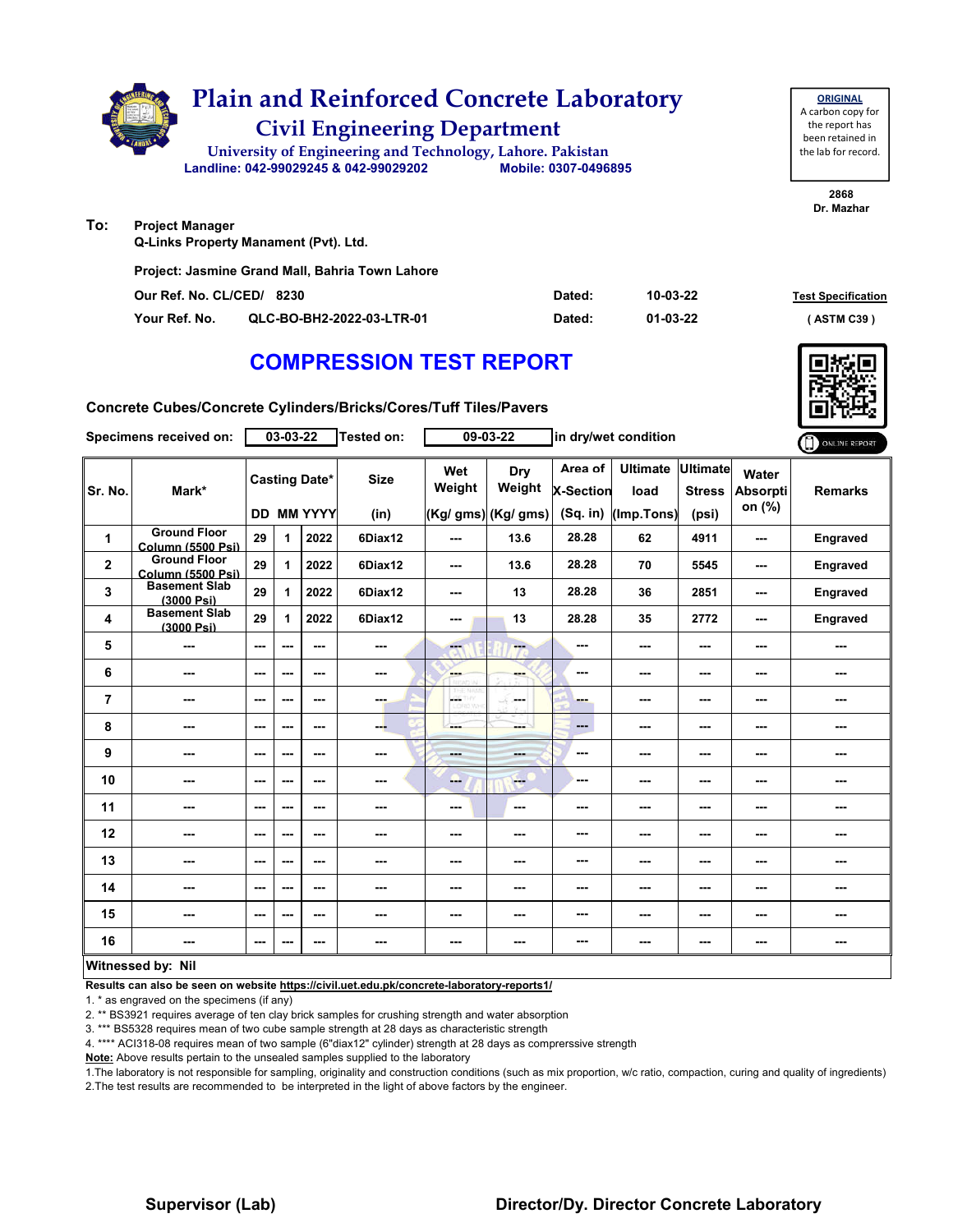|     | <b>Plain and Reinforced Concrete Laboratory</b><br><b>Civil Engineering Department</b><br>University of Engineering and Technology, Lahore. Pakistan<br>Landline: 042-99029245 & 042-99029202 | Mobile: 0307-0496895 |          | <b>ORIGINAL</b><br>A carbon copy for<br>the report has<br>been retained in<br>the lab for record. |
|-----|-----------------------------------------------------------------------------------------------------------------------------------------------------------------------------------------------|----------------------|----------|---------------------------------------------------------------------------------------------------|
|     |                                                                                                                                                                                               |                      |          | 2829<br>Dr. Agsa                                                                                  |
| To: | <b>Engr. Javed Asad</b><br>Chief Resident Engineer, JIP Consultants Jalalpur Sharif                                                                                                           |                      |          |                                                                                                   |
|     | Project: Jalalpur Irrigation Project-Contract No.JIP/WKS/ICB/P1 Construction of Jalalpur Irrigation Canal<br>and its System (RD 0+000To 52+000) Package-1<br>Our Ref. No. CL/CED/ 8231        | Dated:               | 10-03-22 | <b>Test Specification</b>                                                                         |

**Our Ref. No. CL/CED/ Dated: Test Specification 8231 Your Ref. No. JIPIC/TECH/P-1/CRE/362 Dated: ( ASTM C39 )**

**01-03-22**

## **COMPRESSION TEST REPORT**

**Concrete Cubes/Concrete Cylinders/Bricks/Cores/Tuff Tiles/Pavers**

|                | Specimens received on:   |                          | $03 - 03 - 22$ |                                    | Tested on:          |                           | $08 - 03 - 22$                        | in dry/wet condition               |                                       | ONLINE REPORT                             |                                    |                     |
|----------------|--------------------------|--------------------------|----------------|------------------------------------|---------------------|---------------------------|---------------------------------------|------------------------------------|---------------------------------------|-------------------------------------------|------------------------------------|---------------------|
| Sr. No.        | Mark*                    |                          |                | <b>Casting Date*</b><br>DD MM YYYY | <b>Size</b><br>(in) | Wet<br>Weight             | Dry<br>Weight<br>$(Kg/gms)$ (Kg/ gms) | Area of<br>X-Section<br>$(Sq.$ in) | <b>Ultimate</b><br>load<br>(Imp.Tons) | <b>Ultimate</b><br><b>Stress</b><br>(psi) | Water<br><b>Absorpti</b><br>on (%) | <b>Remarks</b>      |
| 1              | B-501-1                  | 26                       | 1.             | 2022                               | 6Diax12             | $\sim$                    | 12.4                                  | 28.28                              | 79                                    | 6257                                      | ---                                | Non Engraved        |
| $\mathbf{2}$   | B-501-1                  | 26                       | 1              | 2022                               | 6Diax12             | $\qquad \qquad \cdots$    | 13                                    | 28.28                              | 84                                    | 6653                                      | $\sim$ $\sim$                      | <b>Non Engraved</b> |
| 3              | B-501-1                  | 26                       | 1              | 2022                               | 6Diax12             | $\sim$ $\sim$             | 13                                    | 28.28                              | 90                                    | 7129                                      | $\sim$ $\sim$                      | Non Engraved        |
| 4              | ---                      | $\sim$                   | ---            | ---                                | ---                 | ---                       | $\overline{\phantom{a}}$              | ---                                | $\sim$ $\sim$                         | ---                                       | ---                                | ---                 |
| 5              | $\overline{\phantom{a}}$ | $\sim$ $\sim$            | ---            | ---                                | ---                 | $\overline{\mathbf{a}}$   | ---                                   | $\qquad \qquad \cdots$             | $\sim$ $\sim$                         | ---                                       | ---                                | ---                 |
| 6              | $\cdots$                 | $\sim$                   | ---            | ---                                | ---                 | <b>SHOP</b>               | ---                                   | $\cdots$                           | ---                                   | ---                                       | ---                                | ---                 |
| $\overline{7}$ | ---                      | $\overline{\phantom{a}}$ | ---            | ---                                | ---                 | <b>LOE</b> THY<br>TORO YO | mana.                                 | <b>STAR</b>                        | ---                                   | ---                                       | ---                                | ---                 |
| 8              | $\overline{\phantom{a}}$ | $\sim$                   | ---            | ---                                | --5                 | ---                       | ---                                   | $\qquad \qquad \cdots$             | $\sim$ $\sim$                         | ---                                       | ---                                | ---                 |
| 9              | ---                      | $\sim$                   | ---            | ---                                | ---                 | mente.                    | <b>AND</b>                            | $--$                               | $\sim$ $\sim$                         | ---                                       | ---                                | ---                 |
| 10             | ---                      | $\overline{\phantom{a}}$ | ---            | ---                                | ---                 | ---                       | ---                                   | ---                                | ---                                   | ---                                       | ---                                | ---                 |
| 11             | $\overline{\phantom{a}}$ | $\sim$                   | ---            | ---                                | ---                 | $\sim$ $\sim$             | ---                                   | $\overline{\phantom{a}}$           | $\sim$ $\sim$                         | ---                                       | ---                                | ---                 |
| 12             | $\qquad \qquad \cdots$   | $\sim$                   | ---            | ---                                | ---                 | ---                       | ---                                   | ---                                | ---                                   | ---                                       | ---                                | ---                 |
| 13             | ---                      | $\overline{\phantom{a}}$ | ---            | ---                                | ---                 | ---                       | ---                                   | ---                                | ---                                   | ---                                       | ---                                | ---                 |
| 14             | ---                      | ---                      | ---            | ---                                |                     | ---                       | ---                                   | $\sim$                             | ---                                   | ---                                       | ---                                | ---                 |
| 15             | ---                      | $\sim$ $\sim$            | ---            | ---                                | ---                 | ---                       | ---                                   | ---                                | $- - -$                               | ---                                       | ---                                | ---                 |
| 16             | ---                      | $\sim$ $\sim$            | ---            | ---                                | ---                 | ---                       | ---                                   | ---                                | $\sim$                                | ---                                       | ---                                | ---                 |
|                | Witnessed by: Nil        |                          |                |                                    |                     |                           |                                       |                                    |                                       |                                           |                                    |                     |

#### **Witnessed by: Nil**

**Results can also be seen on website https://civil.uet.edu.pk/concrete-laboratory-reports1/**

1. \* as engraved on the specimens (if any)

2. \*\* BS3921 requires average of ten clay brick samples for crushing strength and water absorption

3. \*\*\* BS5328 requires mean of two cube sample strength at 28 days as characteristic strength

4. \*\*\*\* ACI318-08 requires mean of two sample (6"diax12" cylinder) strength at 28 days as comprerssive strength

**Note:** Above results pertain to the unsealed samples supplied to the laboratory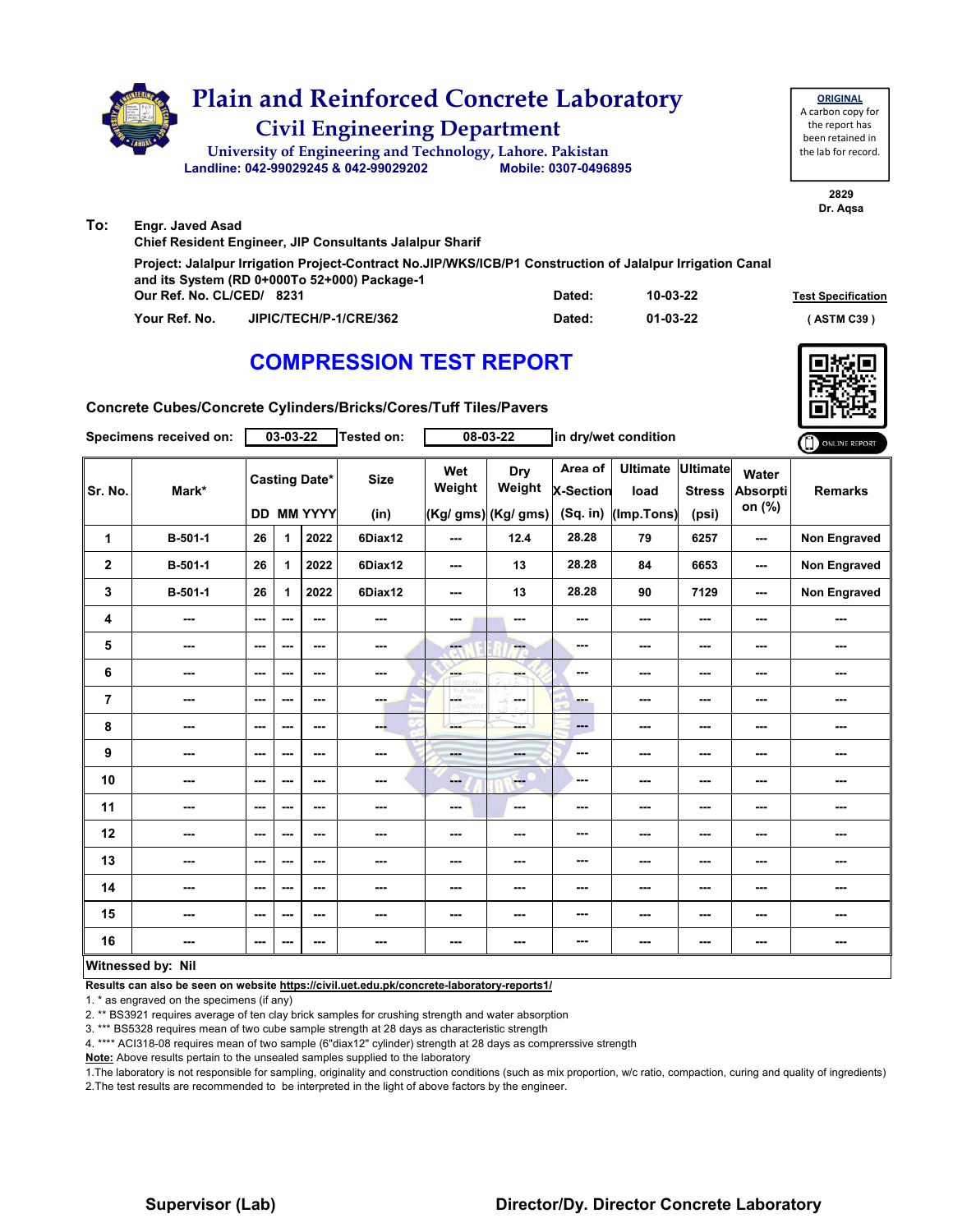

| Project: Jalalpur Irrigation Project-Contract No.JIP/WKS/ICB/P1 Construction of Jalalpur Irrigation Canal |        |                |                           |
|-----------------------------------------------------------------------------------------------------------|--------|----------------|---------------------------|
| and its System (RD 0+000To 52+000) Package-1                                                              |        |                |                           |
| Our Ref. No. CL/CED/ 8232                                                                                 | Dated: | $10 - 03 - 22$ | <b>Test Specification</b> |
| JIPIC/TECH/P-1/CRE/364<br>Your Ref. No.                                                                   | Dated: | 01-03-22       | (ASTM C39)                |

### **COMPRESSION TEST REPORT**



**Concrete Cubes/Concrete Cylinders/Bricks/Cores/Tuff Tiles/Pavers**

|                | Specimens received on: |                          | 03-03-22                |                                    | <b>Tested on:</b>   |                          | $10 - 03 - 22$                       | in dry/wet condition             |                                       |                                           | ONLINE REPORT                      |                     |
|----------------|------------------------|--------------------------|-------------------------|------------------------------------|---------------------|--------------------------|--------------------------------------|----------------------------------|---------------------------------------|-------------------------------------------|------------------------------------|---------------------|
| Sr. No.        | Mark*                  |                          |                         | <b>Casting Date*</b><br>DD MM YYYY | <b>Size</b><br>(in) | Wet<br>Weight            | Dry<br>Weight<br>(Kg/ gms) (Kg/ gms) | Area of<br>X-Section<br>(Sq. in) | <b>Ultimate</b><br>load<br>(Imp.Tons) | <b>Ultimate</b><br><b>Stress</b><br>(psi) | Water<br><b>Absorpti</b><br>on (%) | <b>Remarks</b>      |
| 1              | $C-122-1$              | 3                        | $\mathbf 2$             | 2022                               | 6Diax12             | $\sim$ $\sim$            | 12.4                                 | 28.28                            | 41                                    | 3248                                      | ---                                | <b>Non Engraved</b> |
| $\mathbf 2$    | C-122-2                | 3                        | $\overline{\mathbf{2}}$ | 2022                               | 6Diax12             | $\overline{\phantom{a}}$ | 13                                   | 28.28                            | 50                                    | 3960                                      | $\sim$                             | Non Engraved        |
| 3              | $C-122-3$              | 3                        | $\mathbf{2}$            | 2022                               | 6Diax12             | $-$                      | 12                                   | 28.28                            | 37                                    | 2931                                      | ---                                | Non Engraved        |
| 4              | ---                    | $\sim$ $\sim$            | ---                     | ---                                | ---                 | $\overline{\phantom{a}}$ | ---                                  | ---                              | ---                                   | $\overline{\phantom{a}}$                  | ---                                | ---                 |
| 5              | ---                    | ---                      | ---                     | $\sim$                             | ---                 | <b>Fee</b>               | ---                                  | ---                              | ---                                   | $\overline{\phantom{a}}$                  | ---                                | ---                 |
| 6              | ---                    | ---                      | ---                     | ---                                | ---                 | <b>Albert</b>            | ---                                  | ---                              | ---                                   | ---                                       | ---                                | ---                 |
| $\overline{7}$ | ---                    | $\overline{\phantom{a}}$ | ---                     | ---                                | ---                 | <b>CETHY</b><br>LORD WHI | -F.<br><b>Service</b>                | ---                              | ---                                   | ---                                       | ---                                | ---                 |
| 8              | ---                    | $- - -$                  | ---                     | $\overline{\phantom{a}}$           | ---                 | ---                      | ---                                  | ---                              | ---                                   | ---                                       | ---                                | ---                 |
| 9              | ---                    | $- - -$                  | ---                     | $\sim$ $\sim$                      | ---                 | <b>Basic</b>             | ---                                  | ---                              | ---                                   | ---                                       | ---                                | ---                 |
| 10             | ---                    | $\overline{\phantom{a}}$ | ---                     | ---                                | ---                 | -                        | ---                                  | ---                              | ---                                   | ---                                       | ---                                | ---                 |
| 11             | ---                    | $\overline{\phantom{a}}$ | ---                     | ---                                | ---                 | ---                      | ---                                  | ---                              | ---                                   | $--$                                      | ---                                | ---                 |
| 12             | ---                    | ---                      | ---                     | ---                                | ---                 | ---                      | ---                                  | ---                              | ---                                   | ---                                       | ---                                | ---                 |
| 13             | ---                    | ---                      | ---                     | ---                                | ---                 | ---                      | ---                                  | ---                              | ---                                   | ---                                       | ---                                |                     |
| 14             | ---                    | $- - -$                  | ---                     | ---                                | ---                 | $\sim$ $\sim$            | ---                                  | ---                              | $- - -$                               | ---                                       | $\sim$ $\sim$                      | ---                 |
| 15             | ---                    | $\overline{\phantom{a}}$ | ---                     | ---                                | ---                 | ---                      | ---                                  | ---                              | ---                                   | ---                                       | ---                                | ---                 |
| 16             | ---                    | $\sim$ $\sim$            | ---                     | ---                                | ---                 | ---                      | ---                                  | ---                              | ---                                   | ---                                       | $\overline{\phantom{a}}$           |                     |
|                | Witnessed by: Nil      |                          |                         |                                    |                     |                          |                                      |                                  |                                       |                                           |                                    |                     |

#### **Witnessed by: Nil**

**Results can also be seen on website https://civil.uet.edu.pk/concrete-laboratory-reports1/**

1. \* as engraved on the specimens (if any)

2. \*\* BS3921 requires average of ten clay brick samples for crushing strength and water absorption

3. \*\*\* BS5328 requires mean of two cube sample strength at 28 days as characteristic strength

4. \*\*\*\* ACI318-08 requires mean of two sample (6"diax12" cylinder) strength at 28 days as comprerssive strength

**Note:** Above results pertain to the unsealed samples supplied to the laboratory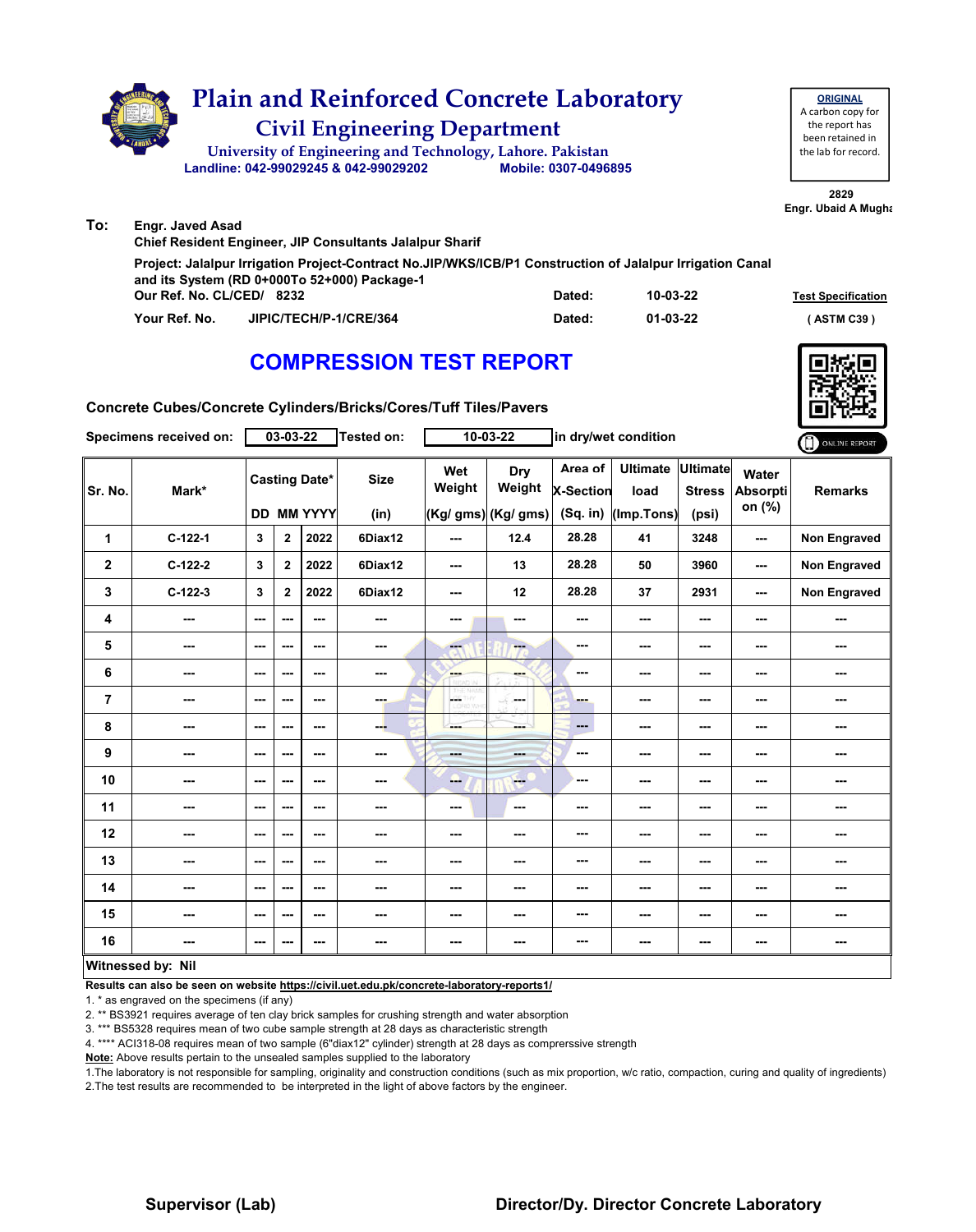|     | <b>Plain and Reinforced Concrete Laboratory</b><br><b>Civil Engineering Department</b><br>University of Engineering and Technology, Lahore. Pakistan<br>Landline: 042-99029245 & 042-99029202 | Mobile: 0307-0496895 |          | <b>ORIGINAL</b><br>A carbon copy for<br>the report has<br>been retained in<br>the lab for record. |
|-----|-----------------------------------------------------------------------------------------------------------------------------------------------------------------------------------------------|----------------------|----------|---------------------------------------------------------------------------------------------------|
|     |                                                                                                                                                                                               |                      |          | 2829<br>Dr. Agsa                                                                                  |
| To: | <b>Engr. Javed Asad</b><br><b>Chief Resident Engineer, JIP Consultants Jalalpur Sharif</b>                                                                                                    |                      |          |                                                                                                   |
|     | Project: Jalalpur Irrigation Project-Contract No.JIP/WKS/ICB/P1 Construction of Jalalpur Irrigation Canal<br>and its System (RD 0+000To 52+000) Package-1<br>Our Ref. No. CL/CED/ 8233        | Dated:               | 10-03-22 | <b>Test Specificatio</b>                                                                          |

**Our Ref. No. CL/CED/ Dated: Test Specification 8233 Your Ref. No. JIPIC/TECH/P-1/CRE/363 Dated: ( ASTM C39 )**

**01-03-22**

# **COMPRESSION TEST REPORT**

|                         | Specimens received on: |           | $03 - 03 - 22$ |                                        | <b>Tested on:</b>   |               | $08 - 03 - 22$                       |                                           | in dry/wet condition                  |                                           |                             | ONLINE REPORT  |
|-------------------------|------------------------|-----------|----------------|----------------------------------------|---------------------|---------------|--------------------------------------|-------------------------------------------|---------------------------------------|-------------------------------------------|-----------------------------|----------------|
| Sr. No.                 | Mark*                  | <b>DD</b> |                | <b>Casting Date*</b><br><b>MM YYYY</b> | <b>Size</b><br>(in) | Wet<br>Weight | Dry<br>Weight<br>(Kg/ gms) (Kg/ gms) | Area of<br><b>X-Section</b><br>$(Sq.$ in) | <b>Ultimate</b><br>load<br>(Imp.Tons) | <b>Ultimate</b><br><b>Stress</b><br>(psi) | Water<br>Absorpti<br>on (%) | <b>Remarks</b> |
| 1                       | B-500-1                | 25        | 1              | 2022                                   | 6Diax12             | ---           | 13                                   | 28.28                                     | 91                                    | 7208                                      | ---                         | Non Engraved   |
| $\mathbf 2$             | B-500-2                | 25        | 1              | 2022                                   | 6Diax12             | $\sim$        | 13                                   | 28.28                                     | 55                                    | 4356                                      | ---                         | Non Engraved   |
| 3                       | B-500-3                | 25        | 1              | 2022                                   | 6Diax12             | $--$          | 12.4                                 | 28.28                                     | 74                                    | 5861                                      | $\overline{\phantom{a}}$    | Non Engraved   |
| 4                       | ---                    | ---       | ---            | ---                                    |                     | ---           | ---                                  | ---                                       | $\overline{\phantom{a}}$              | ---                                       | ---                         | ---            |
| 5                       | ---                    | ---       | ---            | ---                                    | ---                 | $- - -$       | ---                                  | $\sim$                                    | ---                                   | ---                                       | ---                         | ---            |
| 6                       | ---                    | ---       | ---            | ---                                    | ---                 | <b>Barnet</b> | ---                                  | $\sim$                                    | ---                                   | ---                                       | ---                         | ---            |
| $\overline{\mathbf{r}}$ | ---                    | ---       | ---            | ---                                    | ---                 | LGST          | ---                                  | ---                                       | ---                                   | ---                                       | $\sim$                      | ---            |
| 8                       | ---                    | ---       | $\sim$ $\sim$  | $--$                                   | ---                 | ---           | ---                                  | $\qquad \qquad \cdots$                    | ---                                   | ---                                       | ---                         | ---            |
| 9                       | ---                    | $\sim$    | $\sim$ $\sim$  | ---                                    | ---                 | <b>House</b>  | ---                                  | $\overline{\phantom{a}}$                  | $- - -$                               | ---                                       | ---                         | ---            |
| 10                      | ---                    | ---       | ---            | $--$                                   | ---                 | ---           | <b>FOR</b>                           | ---                                       | ---                                   | ---                                       | ---                         | ---            |
| 11                      | ---                    | ---       | ---            | ---                                    | ---                 | $--$          | ---                                  | ---                                       | ---                                   | ---                                       | ---                         | ---            |
| 12                      | ---                    | ---       | ---            | ---                                    | ---                 | $--$          | ---                                  | ---                                       | ---                                   | ---                                       | ---                         | ---            |
| 13                      | ---                    | ---       | $\sim$ $\sim$  | ---                                    |                     | ---           | ---                                  | ---                                       | ---                                   | ---                                       | ---                         | ---            |
| 14                      | ---                    | ---       | ---            | ---                                    | ---                 | ---           | ---                                  | ---                                       | ---                                   | ---                                       | ---                         | ---            |
| 15                      | ---                    | ---       | ---            | ---                                    | ---                 | ---           | ---                                  | ---                                       | ---                                   | ---                                       | ---                         | ---            |
| 16                      | ---                    | ---       | $\sim$         | ---                                    | ---                 | ---           | ---                                  | ---                                       | ---                                   | ---                                       | ---                         | ---            |
|                         | Witnoccod by: Nil      |           |                |                                        |                     |               |                                      |                                           |                                       |                                           |                             |                |

#### **Witnessed by: Nil**

**Results can also be seen on website https://civil.uet.edu.pk/concrete-laboratory-reports1/**

1. \* as engraved on the specimens (if any)

2. \*\* BS3921 requires average of ten clay brick samples for crushing strength and water absorption

3. \*\*\* BS5328 requires mean of two cube sample strength at 28 days as characteristic strength

4. \*\*\*\* ACI318-08 requires mean of two sample (6"diax12" cylinder) strength at 28 days as comprerssive strength

**Note:** Above results pertain to the unsealed samples supplied to the laboratory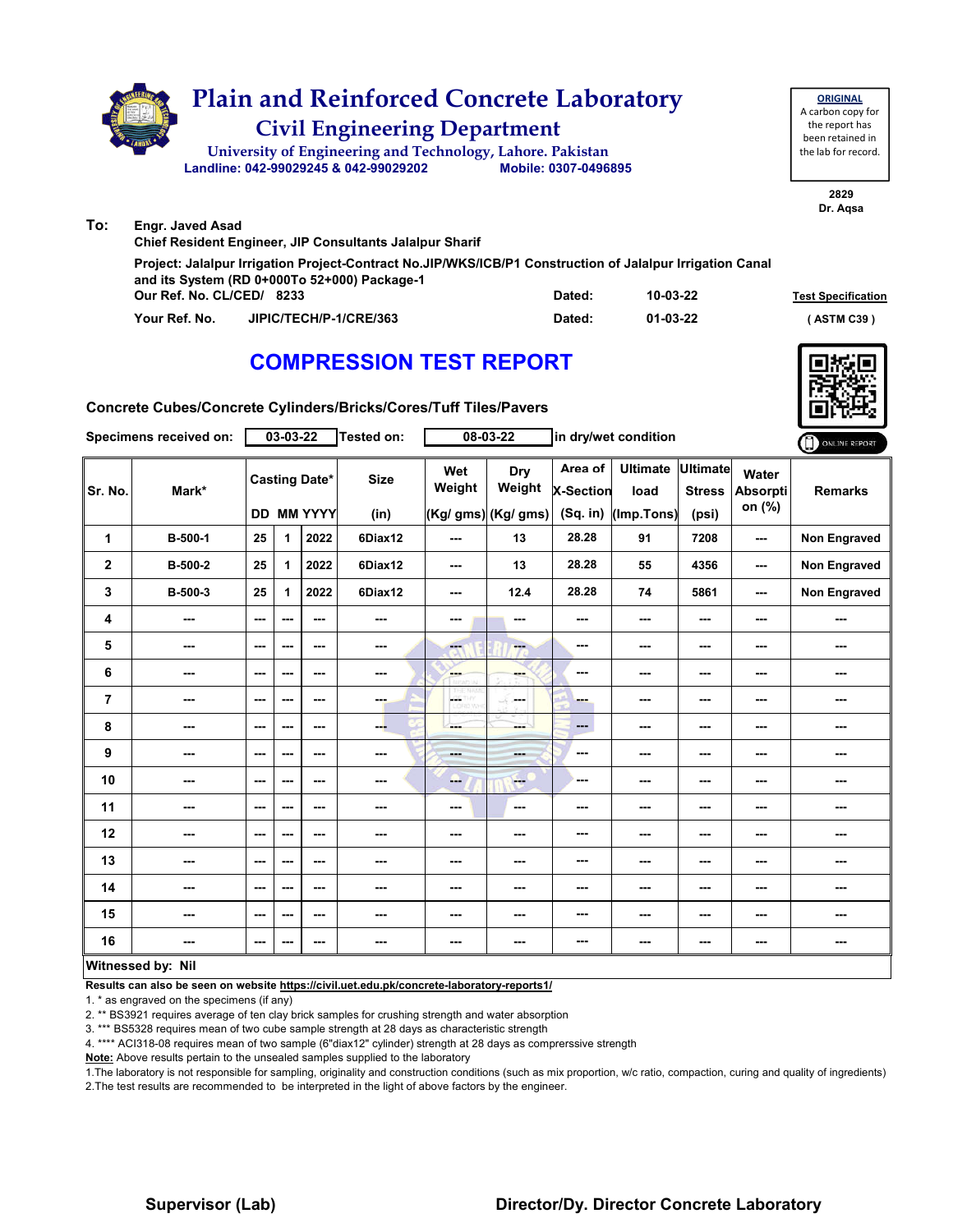

| <b>ORIGINAL</b>     |
|---------------------|
| A carbon copy for   |
| the report has      |
| been retained in    |
| the lab for record. |
|                     |

**2879 Engr. Ubaid A. Mugha** 

**To: Arch Faizan Aftab Jaura M/S DEVENTIONS STUDIO, Lahore**

| Project: 91-N Phase VI, DHA Lahore |      |        |          |                           |  |  |  |  |  |  |
|------------------------------------|------|--------|----------|---------------------------|--|--|--|--|--|--|
| Our Ref. No. CL/CED/ 8234          |      | Dated: | 10-03-22 | <b>Test Specification</b> |  |  |  |  |  |  |
| Your Ref. No.                      | Nill | Dated: | 04-03-22 | (ASTM C39)                |  |  |  |  |  |  |

### **COMPRESSION TEST REPORT**

**Concrete Cubes/Concrete Cylinders/Bricks/Cores/Tuff Tiles/Pavers**

|                | Specimens received on: |      | $04 - 03 - 22$ |                                           | Tested on:          |               | $10 - 03 - 22$                       |                                  | in dry/wet condition                  |                                           |                                    | ONLINE REPORT       |
|----------------|------------------------|------|----------------|-------------------------------------------|---------------------|---------------|--------------------------------------|----------------------------------|---------------------------------------|-------------------------------------------|------------------------------------|---------------------|
| Sr. No.        | Mark*                  |      |                | <b>Casting Date*</b><br><b>DD MM YYYY</b> | <b>Size</b><br>(in) | Wet<br>Weight | Dry<br>Weight<br>(Kg/ gms) (Kg/ gms) | Area of<br>X-Section<br>(Sq. in) | <b>Ultimate</b><br>load<br>(Imp.Tons) | <b>Ultimate</b><br><b>Stress</b><br>(psi) | Water<br><b>Absorpti</b><br>on (%) | <b>Remarks</b>      |
| 1              | ---                    | 22   | 1.             | 2022                                      | 6Diax12             | ---           | 13                                   | 28.28                            | 68                                    | 5386                                      | ---                                | <b>Non Engraved</b> |
| $\mathbf 2$    | ---                    | 22   | 1              | 2022                                      | 6Diax12             | ---           | 13                                   | 28.28                            | 66                                    | 5228                                      | ---                                | Non Engraved        |
| 3              | ---                    | 22   | 1              | 2022                                      | 6Diax12             | ---           | 13.2                                 | 28.28                            | 64                                    | 5069                                      | ---                                | <b>Non Engraved</b> |
| 4              | ---                    | 22   | 1              | 2022                                      | 6Diax12             | ---           | 13                                   | 28.28                            | 44                                    | 3485                                      | ---                                | <b>Non Engraved</b> |
| 5              | ---                    | 22   | 1              | 2022                                      | 6Diax12             | ---           | 13                                   | 28.28                            | 69                                    | 5465                                      | ---                                | <b>Non Engraved</b> |
| 6              | ---                    | 22   | 1              | 2022                                      | 6Diax12             | <b>Albert</b> | 13                                   | 28.28                            | 65                                    | 5149                                      | ---                                | Non Engraved        |
| $\overline{7}$ | ---                    | ---  | ---            | $- - -$                                   | ---                 | LGC.          | and a                                | ---                              | ---                                   | $- - -$                                   | ---                                | ---                 |
| 8              | ---                    | ---  | ---            | $--$                                      | --                  | ---           | ---                                  | $\qquad \qquad \cdots$           | ---                                   | ---                                       | ---                                | ---                 |
| 9              | ---                    | $--$ | ---            | $--$                                      | ---                 | ---           | <b>SHOP</b>                          | ---                              | ---                                   | ---                                       | ---                                | ---                 |
| 10             | ---                    | ---  | ---            | ---                                       | ---                 | --            | <b>FOR</b>                           | ---                              | ---                                   | ---                                       | ---                                | ---                 |
| 11             | ---                    | $--$ | ---            | ---                                       | ---                 | ---           | $\sim$                               | ---                              | ---                                   | ---                                       | ---                                | ---                 |
| 12             | ---                    | $--$ | ---            | $--$                                      | ---                 | ---           | ---                                  | ---                              | ---                                   | ---                                       | ---                                |                     |
| 13             | ---                    | ---  | ---            | ---                                       | ---                 | ---           | ---                                  | ---                              | ---                                   | ---                                       | ---                                | ---                 |
| 14             | ---                    | ---  | ---            | $- - -$                                   | ---                 | ---           | ---                                  | ---                              | ---                                   | ---                                       | ---                                | ---                 |
| 15             | ---                    | ---  | ---            | $--$                                      | ---                 | ---           | ---                                  | ---                              | ---                                   | ---                                       | ---                                | ---                 |
| 16             | ---                    | ---  | ---            | ---                                       | ---                 | ---           | ---                                  | ---                              | ---                                   | $--$                                      | ---                                | ---                 |
|                | Witnessed by: Nil      |      |                |                                           |                     |               |                                      |                                  |                                       |                                           |                                    |                     |

**Results can also be seen on website https://civil.uet.edu.pk/concrete-laboratory-reports1/**

1. \* as engraved on the specimens (if any)

2. \*\* BS3921 requires average of ten clay brick samples for crushing strength and water absorption

3. \*\*\* BS5328 requires mean of two cube sample strength at 28 days as characteristic strength

4. \*\*\*\* ACI318-08 requires mean of two sample (6"diax12" cylinder) strength at 28 days as comprerssive strength

**Note:** Above results pertain to the unsealed samples supplied to the laboratory

1.The laboratory is not responsible for sampling, originality and construction conditions (such as mix proportion, w/c ratio, compaction, curing and quality of ingredients) 2.The test results are recommended to be interpreted in the light of above factors by the engineer.

### **Supervisor (Lab) Director/Dy. Director Concrete Laboratory**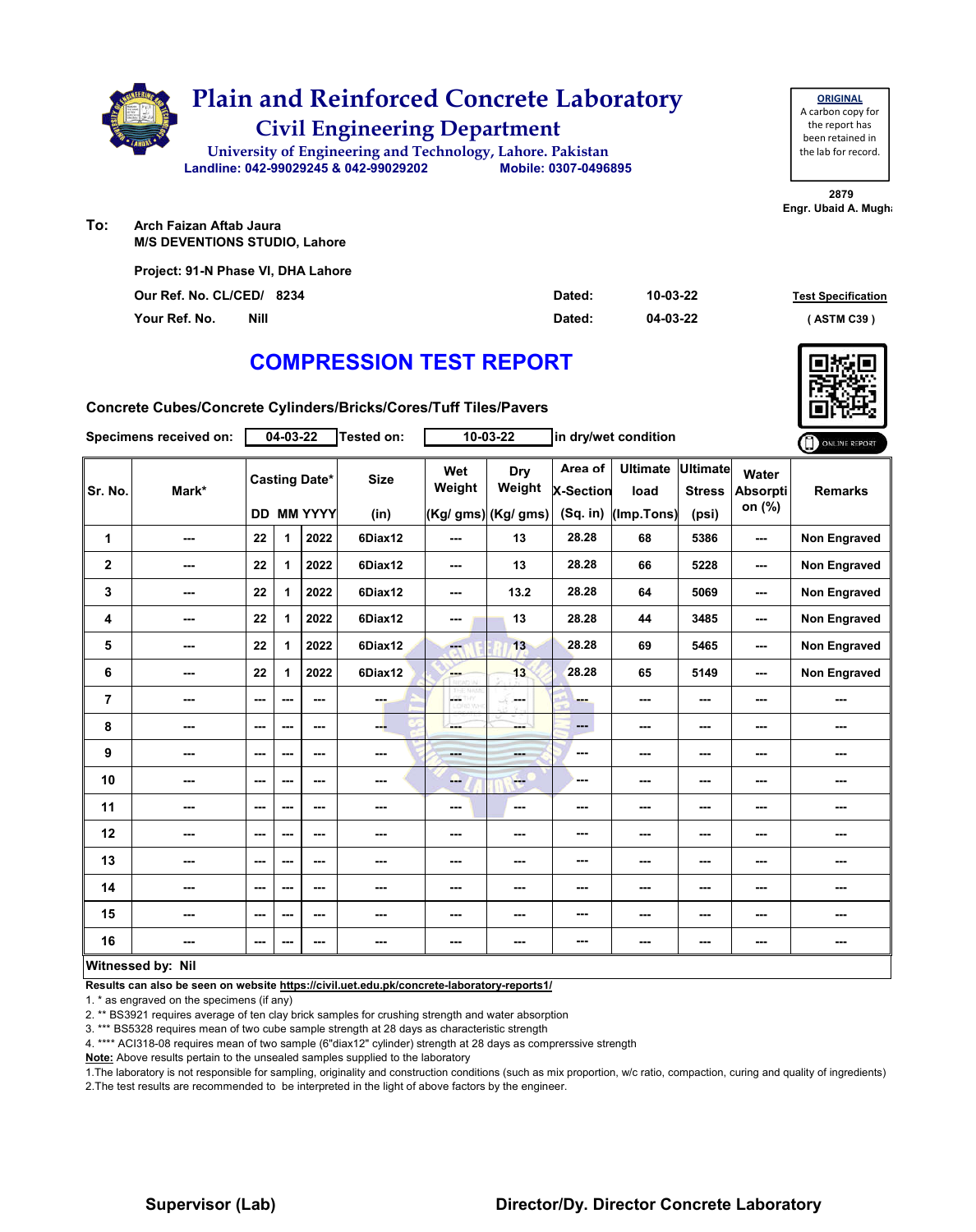

**19-A Fazal Elahi Road, Rehmanpura, Lahore**

| <b>Project: Aitchison College Lab Lahore</b> |        |          |                           |
|----------------------------------------------|--------|----------|---------------------------|
| Our Ref. No. CL/CED/ 8235                    | Dated: | 10-03-22 | <b>Test Specification</b> |
| Nill<br>Your Ref. No.                        | Dated: | 04-03-22 | (ASTM C39)                |

### **COMPRESSION TEST REPORT**

**Concrete Cubes/Concrete Cylinders/Bricks/Cores/Tuff Tiles/Pavers**

|                   | Specimens received on:        |                          | $04 - 03 - 22$           |                                        | Tested on:          |                     | 08-03-22                                    |                                         | in dry/wet condition                  |                                           |                                    | ONLINE REPORT       |
|-------------------|-------------------------------|--------------------------|--------------------------|----------------------------------------|---------------------|---------------------|---------------------------------------------|-----------------------------------------|---------------------------------------|-------------------------------------------|------------------------------------|---------------------|
| Sr. No.           | Mark*                         | DD.                      |                          | <b>Casting Date*</b><br><b>MM YYYY</b> | <b>Size</b><br>(in) | Wet<br>Weight       | <b>Dry</b><br>Weight<br>(Kg/ gms) (Kg/ gms) | Area of<br><b>X-Section</b><br>(Sq. in) | <b>Ultimate</b><br>load<br>(Imp.Tons) | <b>Ultimate</b><br><b>Stress</b><br>(psi) | Water<br><b>Absorpti</b><br>on (%) | <b>Remarks</b>      |
| 1                 | <b>Foundation</b><br>3000 psi | $\overline{2}$           | $\overline{2}$           | 2022                                   | 6Diax12             | ---                 | 13                                          | 28.28                                   | 49                                    | 3881                                      | ---                                | <b>Non Engraved</b> |
| $\mathbf 2$       | <b>Foundation</b><br>3000 psi | $\mathbf{2}$             | $\mathbf{2}$             | 2022                                   | 6Diax12             | $--$                | 13.2                                        | 28.28                                   | 66                                    | 5228                                      | ---                                | <b>Non Engraved</b> |
| 3                 | <b>Foundation</b><br>3000 psi | $\mathbf{2}$             | $\mathbf{2}$             | 2022                                   | 6Diax12             | ---                 | 13                                          | 28.28                                   | 50                                    | 3960                                      | ---                                | Non Engraved        |
| 4                 | ---                           | ---                      | ---                      | ---                                    | ---                 | ---                 | $\sim$ $\sim$                               | ---                                     | ---                                   | ---                                       | ---                                | ---                 |
| 5                 | ---                           | ---                      | ---                      | ---                                    | ---                 | $\overline{\alpha}$ | ---                                         | ---                                     | ---                                   | ---                                       |                                    | ---                 |
| 6                 | ---                           | $\overline{\phantom{a}}$ | ---                      | ---                                    | ---                 | ---                 | ---                                         | ---                                     | ---                                   | ---                                       | ---                                | ---                 |
| $\overline{7}$    | ---                           | ---                      | ---                      | $--$                                   | ---                 | <b>OF</b> THY       | <b>Security</b>                             | ---                                     | ---                                   | ---                                       |                                    | ---                 |
| 8                 | ---                           | ---                      | $\overline{\phantom{a}}$ | ---                                    | ---                 | ---                 | ---                                         | ---                                     | ---                                   | ---                                       | ---                                | ---                 |
| 9                 | ---                           | ---                      | $\overline{\phantom{a}}$ | $--$                                   | ---                 | ---                 | ---                                         | ---                                     | ---                                   | ---                                       | ---                                | ---                 |
| 10                | ---                           | ---                      | ---                      | ---                                    | ---                 | --                  | $-$                                         | ---                                     | ---                                   | ---                                       |                                    | ---                 |
| 11                | ---                           | ---                      | ---                      | ---                                    | ---                 | ---                 | $\overline{\phantom{a}}$                    | ---                                     | ---                                   | ---                                       | ---                                | ---                 |
| 12                | ---                           | $\sim$ $\sim$            | ---                      | ---                                    | ---                 | ---                 | ---                                         | ---                                     | ---                                   | ---                                       | ---                                | ---                 |
| 13                | ---                           | ---                      | ---                      | ---                                    | ---                 | ---                 | ---                                         | ---                                     | ---                                   | ---                                       | ---                                | ---                 |
| 14                | ---                           | ---                      | ---                      | $--$                                   | ---                 | ---                 | ---                                         | ---                                     | ---                                   | ---                                       | ---                                | ---                 |
| 15                | ---                           | ---                      | ---                      | $--$                                   |                     | ---                 | ---                                         | ---                                     | ---                                   | ---                                       | ---                                | ---                 |
| 16                | ---                           | ---                      | $\overline{\phantom{a}}$ | ---                                    | ---                 | ---                 |                                             | ---                                     | ---                                   | ---                                       | ---                                | ---                 |
| Witngssad hv: Nil |                               |                          |                          |                                        |                     |                     |                                             |                                         |                                       |                                           |                                    |                     |

#### **Witnessed by: Nil**

**Results can also be seen on website https://civil.uet.edu.pk/concrete-laboratory-reports1/**

1. \* as engraved on the specimens (if any)

2. \*\* BS3921 requires average of ten clay brick samples for crushing strength and water absorption

3. \*\*\* BS5328 requires mean of two cube sample strength at 28 days as characteristic strength

4. \*\*\*\* ACI318-08 requires mean of two sample (6"diax12" cylinder) strength at 28 days as comprerssive strength

**Note:** Above results pertain to the unsealed samples supplied to the laboratory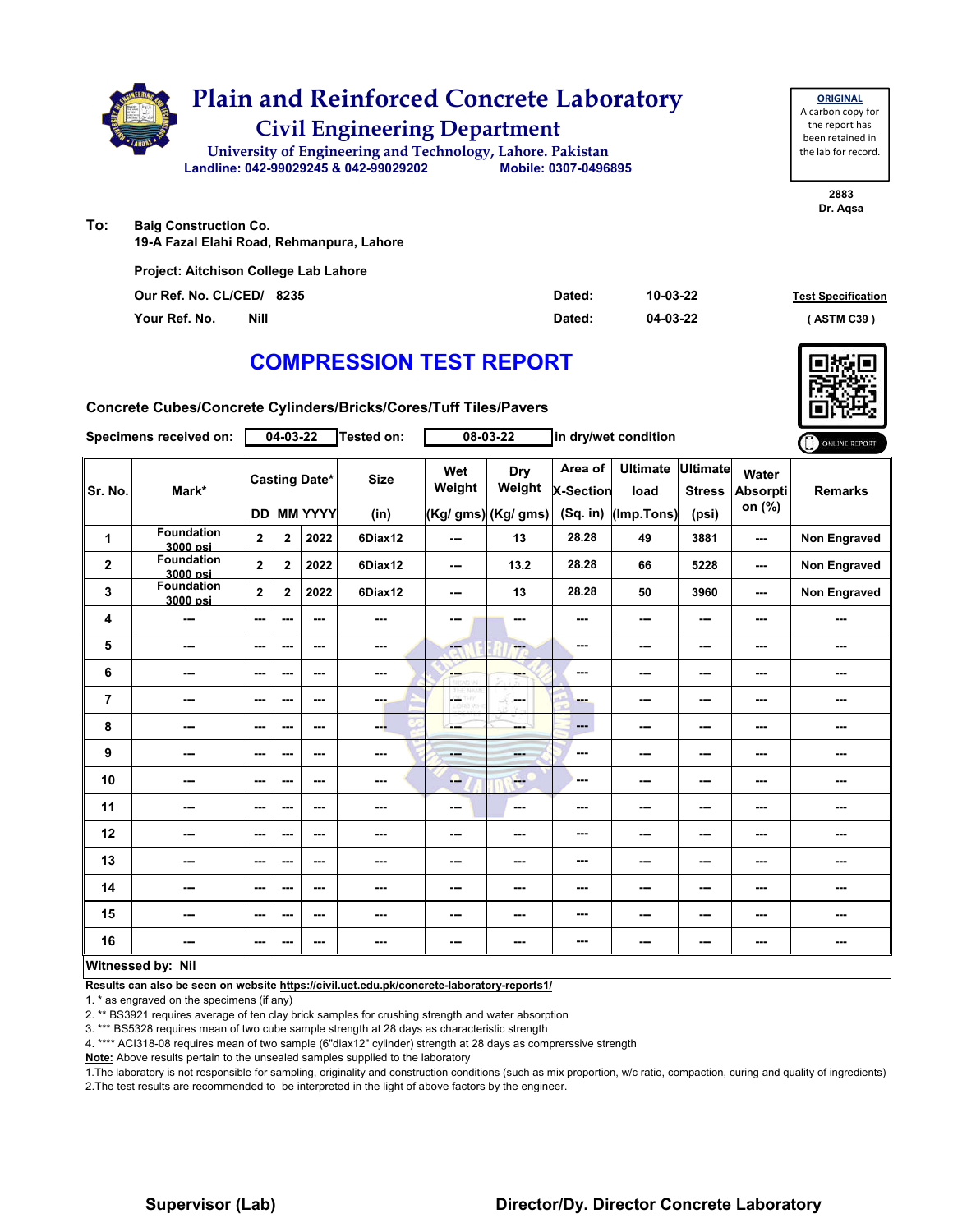|     | <b>Plain and Reinforced Concrete Laboratory</b><br><b>Civil Engineering Department</b> |                      |  |
|-----|----------------------------------------------------------------------------------------|----------------------|--|
|     | University of Engineering and Technology, Lahore. Pakistan                             |                      |  |
|     | Landline: 042-99029245 & 042-99029202                                                  | Mobile: 0307-0496895 |  |
| Го: | Mr. Muhammad Azeem (Operation Manager)                                                 |                      |  |

**To: Amer Adnan Associates, Lahore**

**Project: Hotel Building at 24-A Block E / 2 at Gulberg III Lahore**

| Our Ref. No. CL/CED/ 8236 |               | Dated: | 10-03-22 | <b>Test Specification</b> |
|---------------------------|---------------|--------|----------|---------------------------|
| Your Ref. No.             | AAA/24A./0071 | Dated: | 07-03-22 | (ASTM C39)                |

**2891 Dr. Mazhar**

**ORIGINAL** A carbon copy for the report has been retained in the lab for record.

### **COMPRESSION TEST REPORT**

**Concrete Cubes/Concrete Cylinders/Bricks/Cores/Tuff Tiles/Pavers**

|                | Specimens received on:   |                          | $07 - 03 - 22$ |                                           | Tested on:          |                 | $09 - 03 - 22$                       |                                           | in dry/wet condition                  |                                           |                                    | ONLINE REPORT  |
|----------------|--------------------------|--------------------------|----------------|-------------------------------------------|---------------------|-----------------|--------------------------------------|-------------------------------------------|---------------------------------------|-------------------------------------------|------------------------------------|----------------|
| Sr. No.        | Mark*                    |                          |                | <b>Casting Date*</b><br><b>DD MM YYYY</b> | <b>Size</b><br>(in) | Wet<br>Weight   | Dry<br>Weight<br>(Kg/ gms) (Kg/ gms) | Area of<br><b>X-Section</b><br>$(Sq.$ in) | <b>Ultimate</b><br>load<br>(Imp.Tons) | <b>Ultimate</b><br><b>Stress</b><br>(psi) | Water<br><b>Absorpti</b><br>on (%) | <b>Remarks</b> |
| 1              | 5000 Psi                 | 28                       | $\mathbf{2}$   | 2022                                      | 6Diax12             | $- - -$         | 13.2                                 | 28.28                                     | 39                                    | 3089                                      | ---                                | Engraved       |
| $\mathbf 2$    | 5000 Psi                 | 28                       | $\mathbf{2}$   | 2022                                      | 6Diax12             | $--$            | 13.8                                 | 28.28                                     | 33                                    | 2614                                      | ---                                | Engraved       |
| 3              | ---                      | $\sim$ $\sim$            | ---            | ---                                       | ---                 | ---             | ---                                  | $- - -$                                   | ---                                   | ---                                       | ---                                | ---            |
| 4              | ---                      | $\overline{\phantom{a}}$ | ---            | $- - -$                                   | ---                 | ---             | $\sim$                               | ---                                       | ---                                   | ---                                       | ---                                | ---            |
| 5              | ---                      | $\sim$ $\sim$            | ---            | $\sim$ $\sim$                             | $\sim$ $\sim$       | ---             | $-$                                  | ---                                       | ---                                   | ---                                       | ---                                | ---            |
| 6              | $\sim$                   | $--$                     | ---            | $\sim$ $\sim$                             | $\sim$              | ---             | ---                                  | ---                                       | ---                                   | ---                                       | ---                                | ---            |
| $\overline{7}$ | ---                      | $\sim$                   | ---            | $\overline{\phantom{a}}$                  | ---                 | CETHY<br>LORD V | ---                                  | -                                         | ---                                   | ---                                       | ---                                | ---            |
| 8              | $- - -$                  | $\overline{\phantom{a}}$ | ---            | $\sim$ $\sim$                             | --                  | ---             | ---                                  | $\cdots$                                  | ---                                   | $\overline{\phantom{a}}$                  | ---                                | ---            |
| 9              | $\overline{\phantom{a}}$ | $\overline{\phantom{a}}$ | ---            | $- - -$                                   | $\sim$              | <b>House</b>    | <b>SHOP</b>                          | ---                                       | ---                                   | ---                                       | ---                                | ---            |
| 10             | ---                      | $\overline{\phantom{a}}$ | ---            | $\sim$ $\sim$                             | ---                 | ---             | $-1$                                 | ---                                       | ---                                   | ---                                       | ---                                | ---            |
| 11             | $\cdots$                 | ---                      | ---            | ---                                       | $\sim$              | $\cdots$        | $\cdots$                             | ---                                       | ---                                   | ---                                       | ---                                | ---            |
| 12             | $- - -$                  | $\sim$ $\sim$            | ---            | $- - -$                                   | ---                 | ---             | ---                                  | ---                                       | ---                                   | ---                                       | ---                                | ---            |
| 13             | ---                      | ---                      | ---            | $- - -$                                   | ---                 | ---             | ---                                  | ---                                       | ---                                   | ---                                       | ---                                | ---            |
| 14             | ---                      | $--$                     | ---            | ---                                       | ---                 | ---             | ---                                  | ---                                       | ---                                   | ---                                       | ---                                | ---            |
| 15             | ---                      | $\sim$                   | ---            | ---                                       | ---                 | ---             | ---                                  | ---                                       | ---                                   | ---                                       | ---                                | ---            |
| 16             | ---                      | $\sim$                   | ---            | $- - -$                                   | $\sim$ $\sim$       | ---             | ---                                  | ---                                       | ---                                   | ---                                       | ---                                | ---            |
|                | <b>Witnessed by: Nil</b> |                          |                |                                           |                     |                 |                                      |                                           |                                       |                                           |                                    |                |

#### **Witnessed by: Nil**

**Results can also be seen on website https://civil.uet.edu.pk/concrete-laboratory-reports1/**

1. \* as engraved on the specimens (if any)

2. \*\* BS3921 requires average of ten clay brick samples for crushing strength and water absorption

3. \*\*\* BS5328 requires mean of two cube sample strength at 28 days as characteristic strength

4. \*\*\*\* ACI318-08 requires mean of two sample (6"diax12" cylinder) strength at 28 days as comprerssive strength

**Note:** Above results pertain to the unsealed samples supplied to the laboratory

1.The laboratory is not responsible for sampling, originality and construction conditions (such as mix proportion, w/c ratio, compaction, curing and quality of ingredients) 2.The test results are recommended to be interpreted in the light of above factors by the engineer.

### **Supervisor (Lab) Director/Dy. Director Concrete Laboratory**